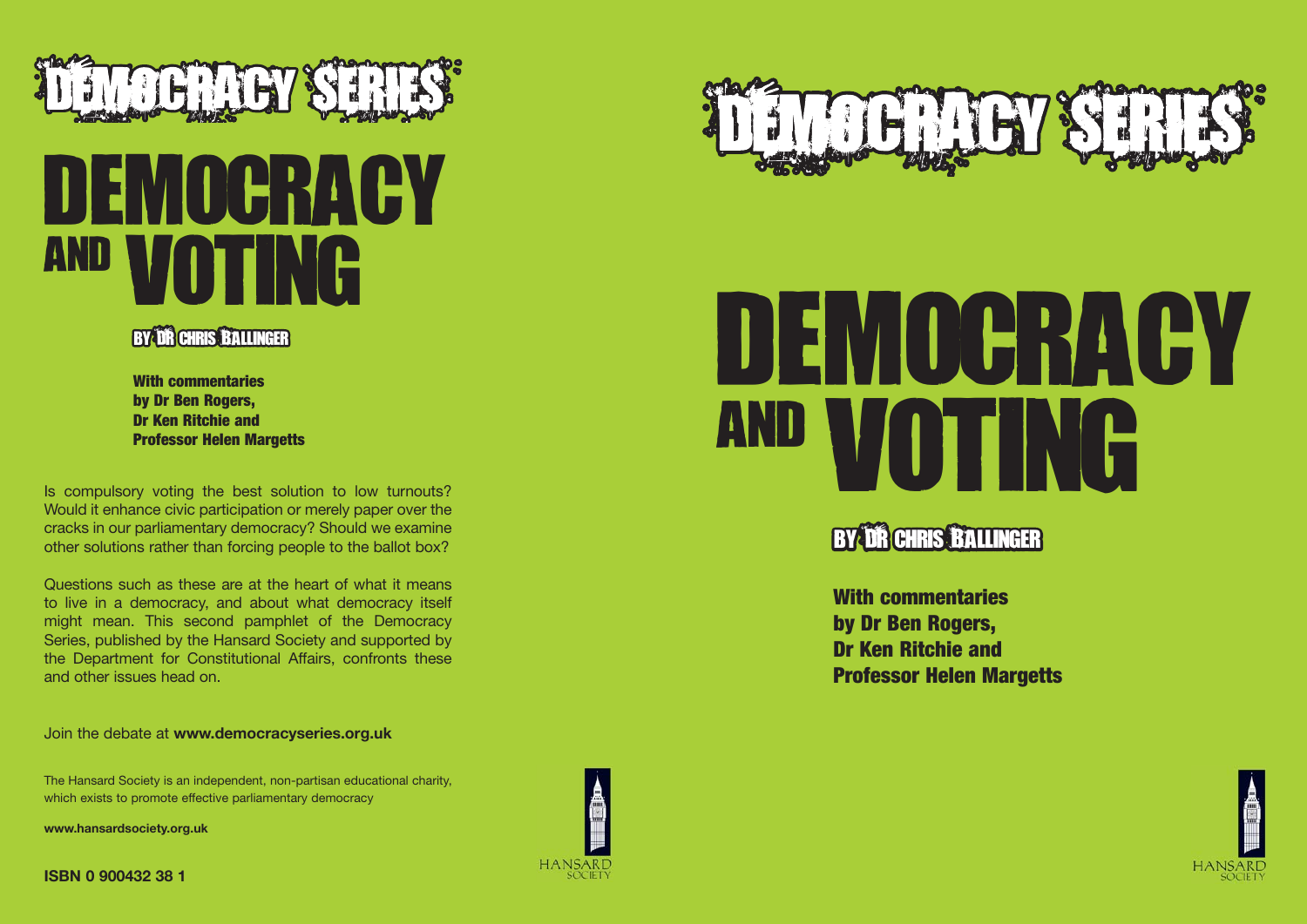#### **Democracy Series Editorial Board:**

Kate Jenkins, Vice Chair, Hansard Society Alex Brazier, Director, Parliament and Government Programme, Hansard Society Philip Parvin, Director, Study and Scholars Programme, Hansard Society Peter Riddell, *The Times* and Hansard Society Council

Published by Hansard Society, 40-43 Chancery Lane, London WC2A 1JA. Tel: 020 7438 1222. Fax: 020 7438 1229. Email: hansard@hansard.lse.ac.uk

© Hansard Society 2006

All rights reserved. No part of this publication may be reproduced, stored in a retrieval system, or transmitted in any form or by any means, without the prior permission of the Hansard Society.

The Hansard Society is an independent, non-partisan educational charity, which exists to promote effective parliamentary democracy.

The views expressed in this publication are those of the authors. The Hansard Society and the DCA are neither for nor against. They are, however, happy to publish these views and to invite analysis and discussion of them.

For further information on Hansard Society publications, visit our website at **www.hansardsociety.org.uk**

ISBN: 0 900432 38 1

*Design, print and production by PCM Limited Cover design by Ross Ferguson Sub-editing by Virginia Gibbons*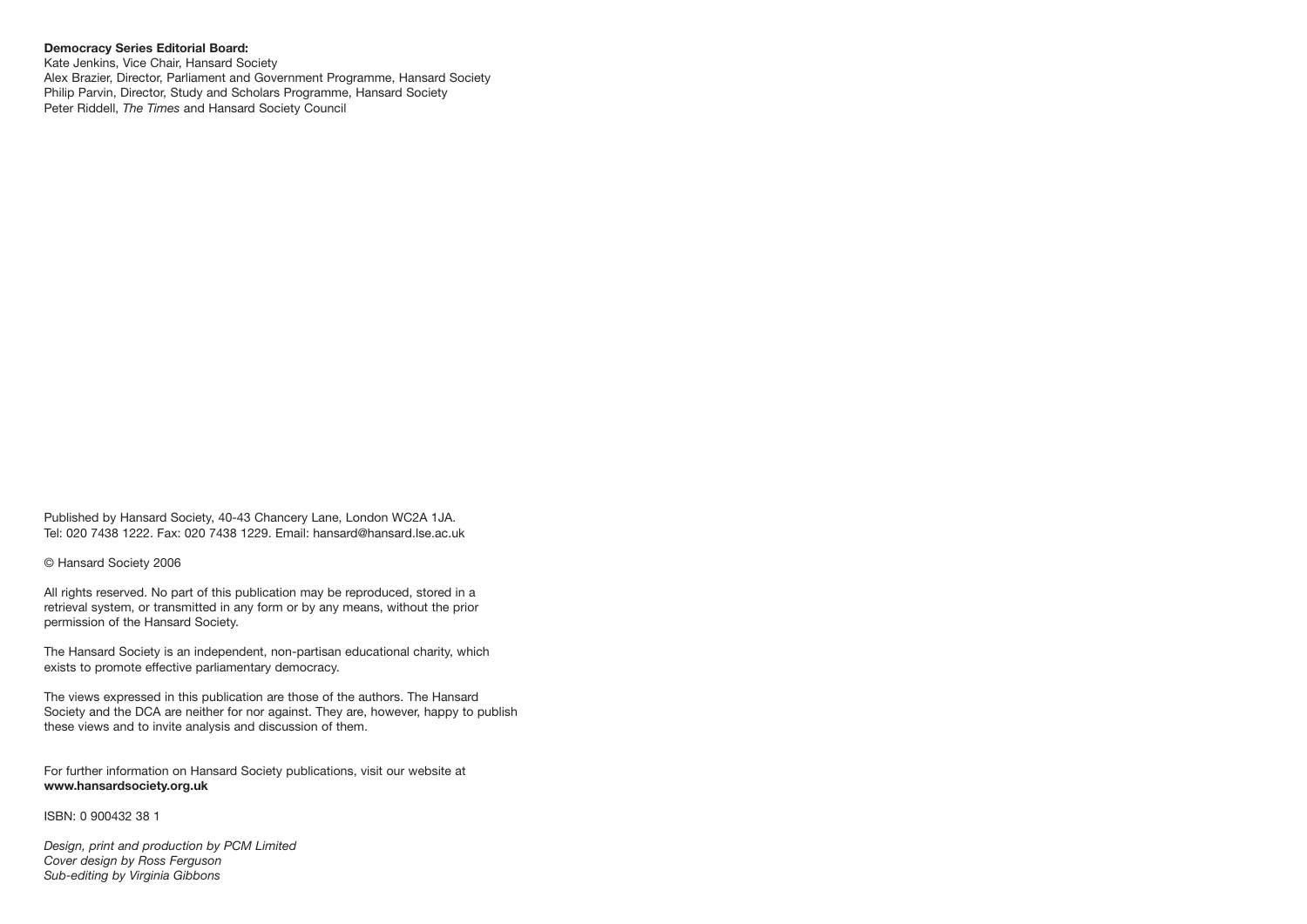# **Compulsory turnout: a solution to disengagement?**

#### **Chris Ballinger**

*'It is not enough to make people vote, what is necessary is to make them want to vote.'1*

#### **Introduction**

Compulsory voting has been presented as a solution to the problem of low turnout by a growing number of people inside and outside the Government. Two former Leaders of the House of Commons - Peter Hain MP and Geoff Hoon MP - are on the record as supporting proposals to make turnout compulsory. A recent ippr report concluded that compulsory turnout is 'one particularly effective method for raising turnout and reducing voter inequality'.2 This essay shows that compulsory voting does not fulfil the claims which are often made for it, and that therefore compulsory voting is not a solution for the problems which underlie the current low voter participation in UK General Elections.

#### **The Problem of Disengagement**

#### **The turnout problem**

Turnout has sharply declined in recent years. At the 2001 General Election, just 59.4 per cent of registered electors chose to vote - the lowest turnout since the post-war election of 1918, and the only time at which voter turnout had fallen below 70 per cent since men and women were given the vote on equal terms in 1928. The stark fall in voter turnout, by 12.1 per cent since 1997, raised concern about the vitality of the UK's political system. When turnout recovered only marginally at the 2005 General Election, to 61.4 per cent, these fears persisted. The possibility prior to the 2001 election that turnout would fall below 70 per cent 'was regarded as an important threshold';<sup>3</sup> after 2005 it was feared that turnout might never return to that level without intervention. 'The single most important issue arising from the 2001 General Election', argued the Electoral Commission, 'is the need to address, urgently and radically, the decline in public participation.'4 Four years later, turnout

<sup>1</sup> Roger Mortimore, 'Where Have All The Voters Gone?' Paper given to the Political Marketing Conference, Bath Spa University College, 9 September 2004.

<sup>2</sup> Emily Keaney and Ben Rogers, *A Citizen's Duty: Voter Inequality and the case for compulsory turnout* (ippr, May 2006), 35.

<sup>3</sup> Electoral Commission, *Election 2001: The Official Results* (2001), 11.

<sup>4</sup> Electoral Commission, *Voting for Change: an electoral law modernisation programme* (June 2003), 9.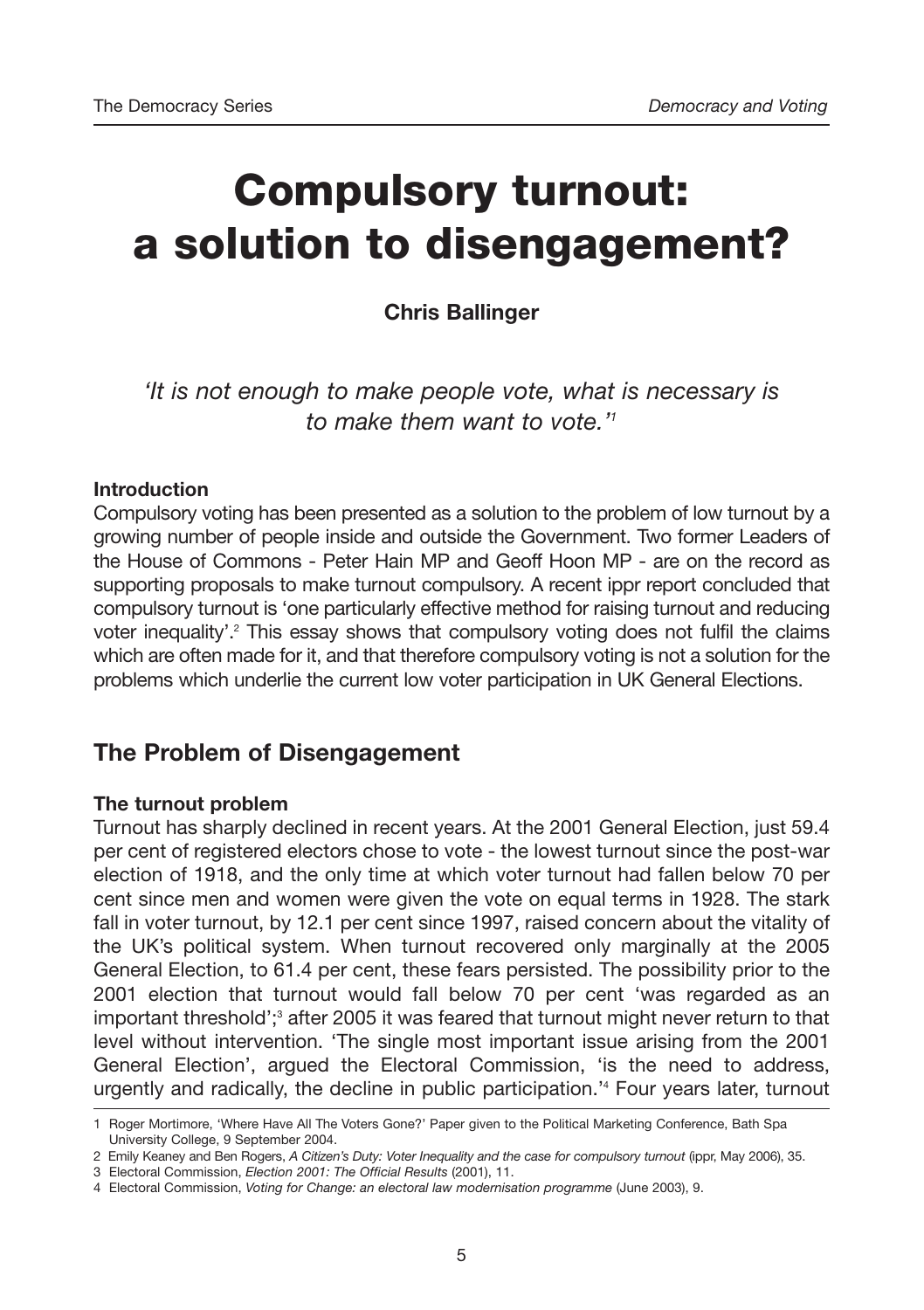'was still about ten points below what had hitherto been its low water mark',<sup>5</sup> and Professors Rallings and Thrasher, on behalf of the Electoral Commission, concluded that voter participation in elections remained 'a problem'.6

#### *Why turnout matters*

Turnout matters because it is an indicator of the health of a democracy. Parliaments and governments gain their legitimacy from being able to claim the support of a mass electorate. The fall in voter participation therefore worries those who equate high levels of participation at the ballot box with a vibrant civic culture.

The decline in turnout is also concerning because turnout inequality has increased. Whereas within socio-economic categories men and women turn out in approximately equal proportions, the percentages of different groups turning out have diverged: turnout has decreased most rapidly amongst young people and within lower income groups; those who fall into both categories are some of the least likely to exercise their right to vote.7 A concern about falling turnout is, therefore, that some groups become out of reach of the democratic system. As Professor Charlie Jeffery puts it, there is a danger of 'the creation of a "ghetto" of the least interested, whom politics increasingly fails to reach'.<sup>8</sup>

#### **Reasons for turnout decline**

Numerous explanations have been put forward as to why turnout declined sharply in 2001 and remained low in 2005. Short-term trends include the lack of stimulus from a campaign which was seen to have a foregone conclusion or in which the campaign failed to engage voters.9 There are also long-term factors. The British Election Study<sup>10</sup> shows that the perception of voting as a duty rises with age: only 56 per cent of 18-24 year olds regard voting as a duty, whereas 92 per cent of the over-65s do so.

The Electoral Commission posit six reasons for not voting:<sup>11</sup>

- apathy (a lack of interest in politics):
- disillusion with politics (the idea that no difference is made whichever party wins the election);
- lack of impact (the idea that an individual's vote cannot make a difference);
- alienation ('politics is not for us'):

<sup>5</sup> John Curtice, 'Turnout: Electors Stay At Home—Again', 58 *Parliamentary Affairs* 4, 776-785, 776.

<sup>6</sup> Colin Rallings and Michael Thrasher, *Election 2005: The Official Results* (2005).

<sup>7</sup> Emily Keaney and Ben Rogers, *A Citizen's Duty: Voter Inequality and the case for compulsory turnout* (ippr, May 2006), 13.

<sup>8</sup> Charlie Jeffery, 'Sloth' in Iain Stewart and Romesh Vaitilingam (eds), *Seven Deadly Sins* (ESRC, June 2005), 34. http://www.esrc.ac.uk/ESRCInfoCentre/Images/seven\_deadly\_Sins\_report\_tcm6-11033.pdf.

<sup>9</sup> John Curtice, 'Turnout: Electors Stay At Home—Again', 58 *Parliamentary Affairs* 4, 776-785.

<sup>10</sup> British Election Study, University of Essex, http://www.essex.ac.uk/bes/.

<sup>11</sup> Electoral Commission, *Voter engagement and young people* (July 2002), 6.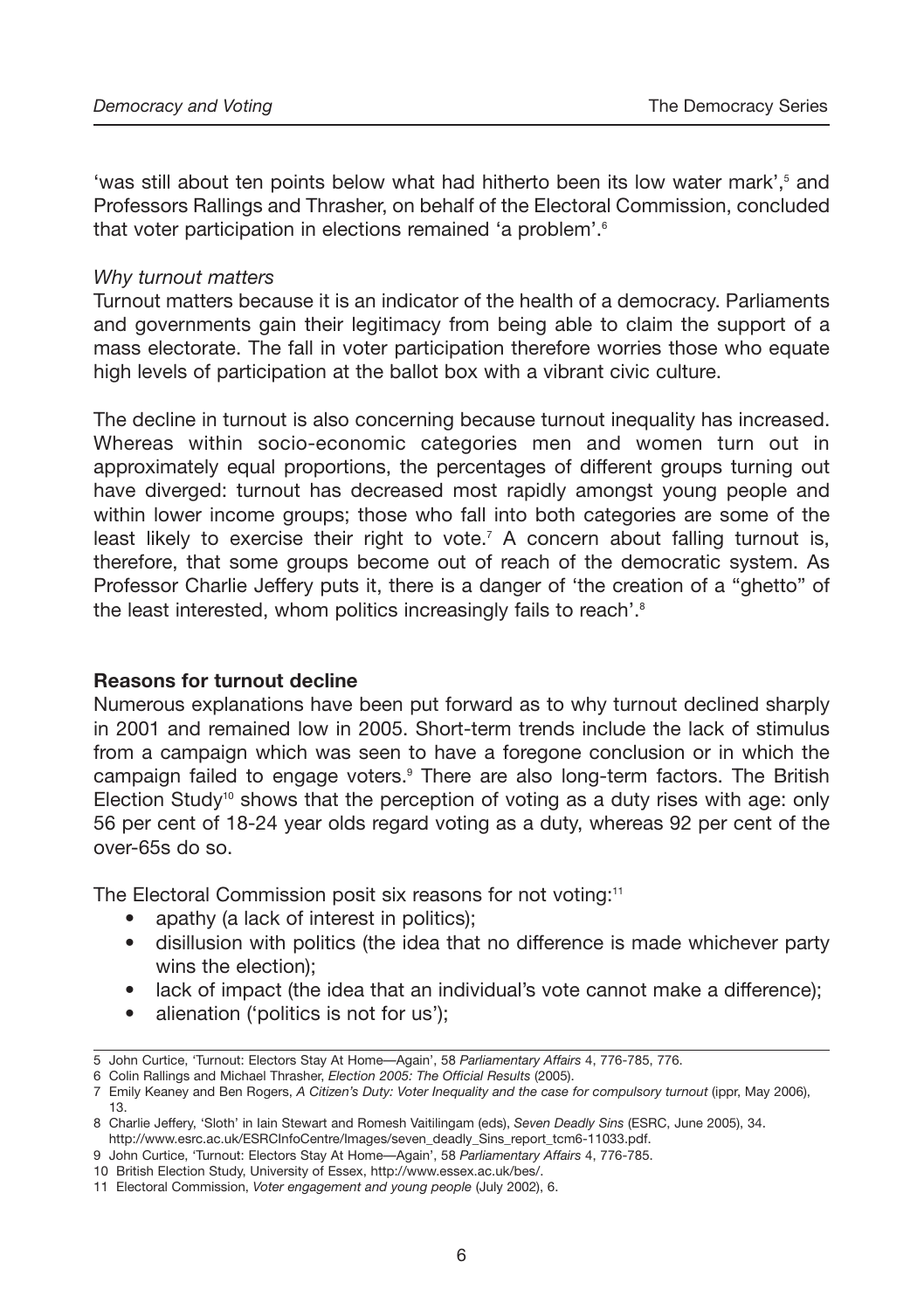- lack of knowledge of politics:
- inconvenience (voting consumes too much time or effort).

Inconvenience, though sometimes cited as a reason for not voting, is not a major determinant of the recent drop in General Election turnouts. Indeed, postal voting on demand has made voting easier since 2000, but although all-postal voting experiments in some second-order elections have increased turnout, they have also resulted in worries about the integrity in the electoral system.<sup>12</sup>

Apathy, the Electoral Commission conclude, is not the key to understanding the decline in turnout: 'the evidence we have suggests that non-voting in 2005 was not a simple case of apathy'.13 Geoff Hoon MP, a prominent supporter of compulsory voting, agrees: 'This is not apathy. I found that when I talked to non-voters they often raised a whole set of issues and grievances. But they did not see how voting would affect them one way or the other. … my fear is that as time goes on, as all political parties become more sophisticated at targeting actual voters we could fail to pay attention to the serial non-voters.<sup>'14</sup>

Moreover, falling voter participation cannot be attributed to a declining interest in politics or political activity. The Electoral Commission regard it as 'clear' that the low turnouts in 2001 and 2005 'did not reflect a growing lack of interest in politics interest has remained fairly static over the past 30 years'.15

One key explanation of non-voting is a perceived lack of efficacy.16 Voters feel that their voices are not heard when they cast their votes, either because they perceive little difference whichever party wins, or because they see that they have little opportunity to influence the election outcome. This lack of efficacy is at the heart of falling turnout, and any solution to the problem of democratic engagement needs squarely to address this problem.

Geoff Hoon believes that compelling turnout is: 'The most obvious way to bring those who feel alienated into the political process. The best means to enhance civic participation.'<sup>17</sup> Whilst it is easy to accept that compulsory turnout is the most obvious way to increase turnout; the relationship between turnout and broader civic participation is more difficult to prove.

<sup>12</sup> See, e.g., Electoral Commission, *Election 2005: Turnout Report* (October 2005).

<sup>13</sup> Electoral Commission, *Election 2005: Turnout Report* (October 2005), 30.

<sup>14</sup> Geoff Hoon, speech to *The End of The Affair? Mending the relationship between the citizen and Westminster, a debate hosted by The Institute for Public Policy Research (ippr)*, Monday 4 June 2005.

<sup>15</sup> Electoral Commission, *Election 2005: Turnout Report* (October 2005), 31.

<sup>16</sup> MORI, *Rules of Engagement: Participation, Involvement and Voting in Britain* (August 2004).

<sup>17</sup> Geoff Hoon, speech to *The End of The Affair? Mending the relationship between the citizen and Westminster, a debate hosted by The Institute for Public Policy Research (ippr)*, Monday 4 June 2005.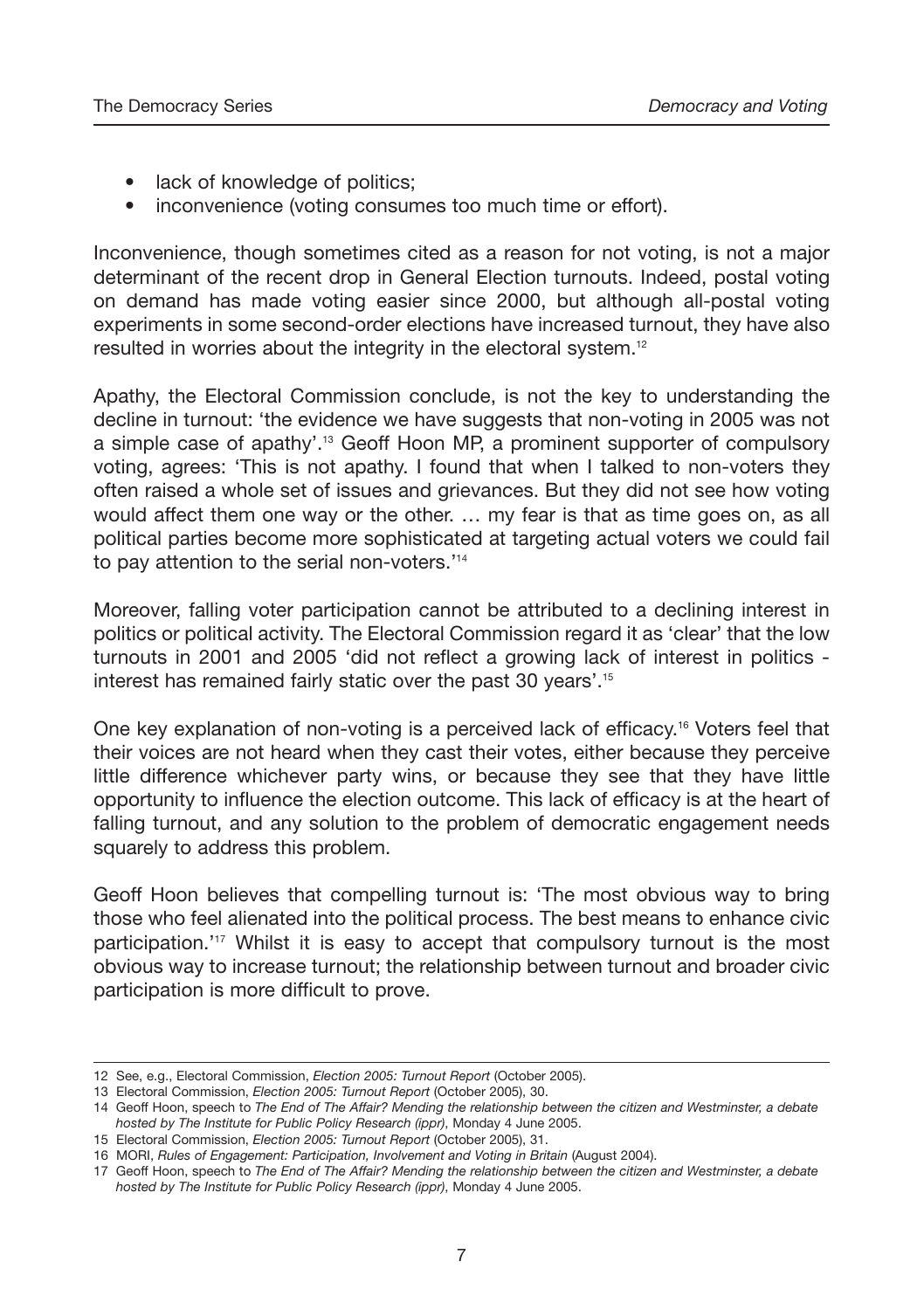# **Compulsory Voting**

By 'compulsory voting', we usually mean 'compulsory turnout'. This is because all that is usually required under a compulsory voting regime is for each registered elector to attend at a polling station, receive a ballot paper, and place that ballot paper in the ballot box. In Australia, whilst the Australian Electoral Commission believe that there is a duty for a citizen not just to turn out, but also to cast a valid vote,<sup>18</sup> the secret ballot means that there is no effective check on whether a valid vote has been recorded.19 In the UK forcing electors to turn out would not breach human rights provisions (though compelling them to return a validly filled-in ballot paper might do so).<sup>20</sup> In this essay, it is presumed that any system of 'compulsory voting' would compel the elector only to turn out and to place a ballot paper in a ballot box, and the terms 'compulsory voting' and 'compulsory turnout' are therefore used interchangeably.

Compulsory voting is an established idea. It was incepted, in modern times, in the Swiss Canton of St Gallen in 1835.<sup>21</sup> Belgium introduced its system of compulsory turnout in 1895. The first adoption of compulsory voting in Australia - in the State of Queensland, in 1915 - 'appears to have been the last desperate attempt of an unpopular government to save itself from defeat'.<sup>22</sup> It failed to save the government, but the idea of compulsory voting spread, and was adopted for Australian federal elections in 1924.

Seventeen per cent of the world's democracies compel their citizens to vote and back this compulsion up with penalties for non-voters.<sup>23</sup> Ten of the 30 OECD countries have compulsory voting. Of these, Australia provides the best case study for assessing how compulsory voting might help Britain: it is unusual amongst former British colonies in enforcing compulsory voting, and its common law system and Westminster-derived institutions of Parliamentary responsible government provide many parallels with the UK's political system.

<sup>18</sup> 'It is not the case, as some people have claimed, that it is only compulsory to attend the polling place and have your name marked off, and this has been upheld by a number of legal decisions'. Tim Evans, *Compulsory Voting in Australia* (Australian Electoral Commission), 16 January 2006, 4.

<sup>19</sup> In South Australian state and local elections, voters are informed at the point of voting that they are not required to return a 'formal' (i.e. valid) vote. At federal elections in Australia, advocating informal voting can lead to prosecution. Contrary to the belief of some [Geoff Hoon, speech to *The End of The Affair? Mending the relationship between the citizen and Westminster, a debate hosted by The Institute for Public Policy Research (ippr)*, Monday 4 June 2005.], there is no 'none of the above box' on Australian ballot papers. Hoon regards the inclusion of such an 'abstention box' as being 'absolutely vital' in a system of compulsory turnout.

<sup>20</sup> In the case of X v. Austria in 1971, the European Court of Human Rights ruled that compulsory turnout did not violate the right to freedom of thought, conscience, and religion which is enshrined in Article 9 of the European Convention on Human Rights, so long as an elector is not compelled to submit a valid vote. Lewis Baston & Ken Ritchie, *turning out or turning off: An analysis of political disengagement and what can be done about it (Electoral Reform Society, September* 2004), 36.

<sup>21</sup> Louis Massicotte, André Blais, and Antoine Yoshinaka, *Establishing the Rules of the Game* (2004), 33.

<sup>22</sup> M. Mackerras and I. McAllister, 'Compulsory voting, party stability and electoral advantage in Australia', 18 *Electoral Studies* (1999), 219-20.

<sup>23</sup> Louis Massicotte, André Blais, and Antoine Yoshinaka, *Establishing the Rules of the Game* (2004), 33.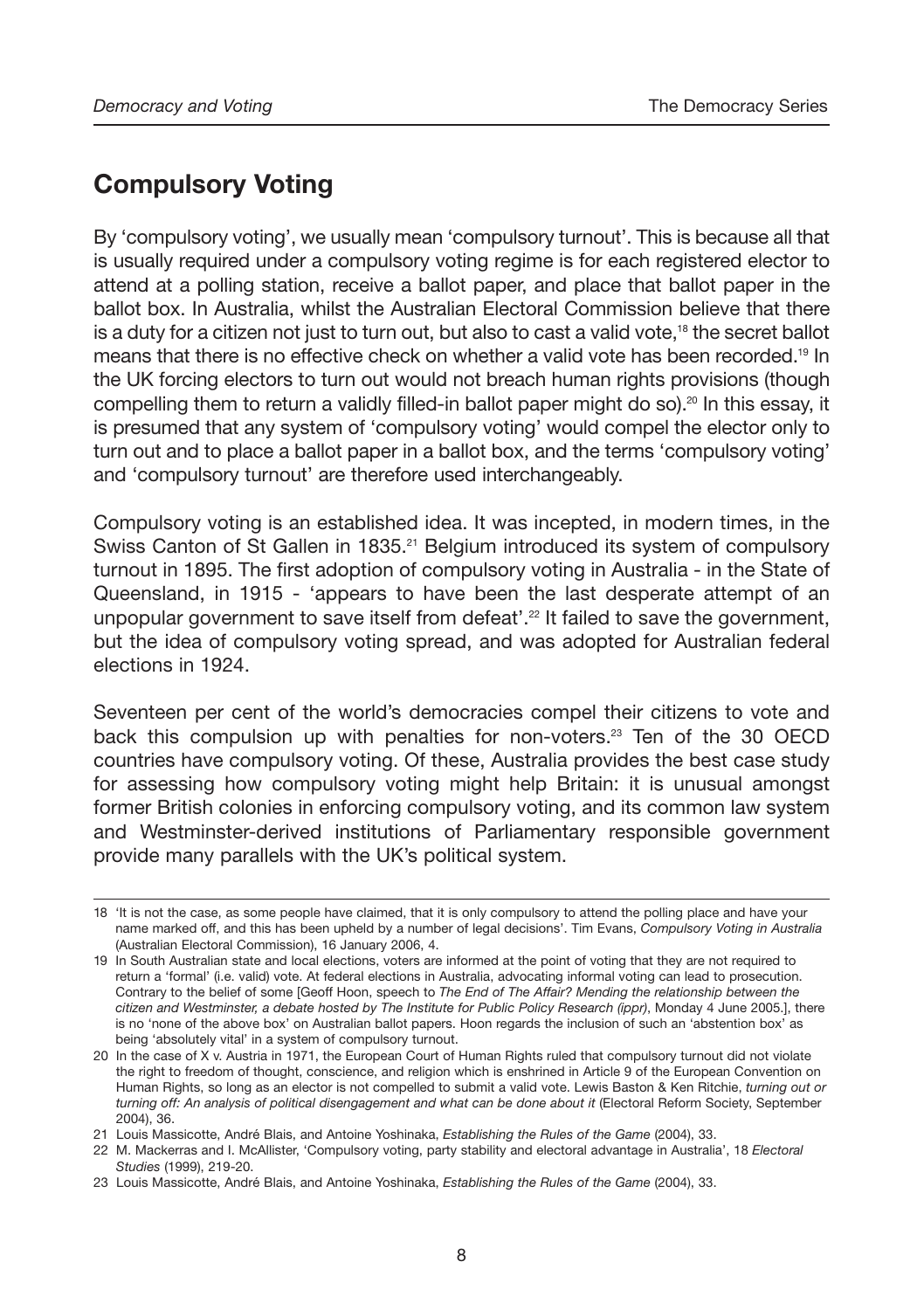Debate in the UK about introducing compulsory voting is not new. As early as 1924, William A. Robson declared in a Fabian Tract on compulsory voting that: 'The problem of the twentieth century has shown itself to be that of persuading peoples to make use of the right for which they clamoured: to get them not only to vote in a responsible way, but to get them even to vote at all.<sup> $24$ </sup> After a flurry of interest in compulsory voting in the 1930s, post-war turnouts approaching 84 per cent meant that the issue fell from the public agenda. Following the 2001 General Election, two Labour MPs, Tom Watson and Mark Tami wrote a Fabian pamphlet advocating making it a requirement to vote,<sup>25</sup> and Gareth Thomas MP introduced a Compulsory Voting Bill. <sup>26</sup>

Despite the increasing number of voices from some quarters for the adoption of compulsory voting for the UK, public opinion on the issue remains sharply divided. Before the 2001 General Election a MORI / Joseph Rowntree Reform Trust poll in 1991 showed 49 per cent in favour of compulsory turnout, and 41 per cent against. A similar poll in 2000 reported 30 per cent in favour and 49 per cent against.<sup>27</sup>

Following the 2001 General Election, a MORI survey for the Electoral Commission found compulsion being frequently put forward as a possible solution to low turnout, but although they found 47 per cent supporting compulsion, 49 per cent remained resolutely opposed.28

Ironically, perhaps, as the clamour in the UK for the adoption of compulsory voting increases, the voices in Australia against compulsory voting are likewise multiplying.<sup>29</sup>

#### *Compulsory voting: reinforcing or undermining democracy?*

'The leading argument against compulsory voting', argues the International Institute for Democracy and Electoral Assistance (IDEA), 'is that it is not consistent with the freedom associated with democracy.'30 This argument is countered by comparing compulsion to vote with other forms of state compulsion (such as jury service and paying taxes), although these forms of coercion do not result in the perceived faith in the democratic system which high turnout is often taken to imply. This essay leaves aside this democratic argument about compulsory voting, which has been discussed extensively elsewhere,<sup>31</sup> and instead focuses on tackling head-on the perceived benefits of compulsory voting.

<sup>24</sup> William A. Robson, 'Compulsory Voting: what it is and how it works', *Fabian Tract 209* (London: Fabian Society, 1924), 2.

<sup>25</sup> Tom Watson MP and Mark Tami MP, *Make Voting Compulsory* (Fabian Society, 2001).

<sup>26</sup> This progressed no further than its first reading.

<sup>27</sup> Electoral Commission, *Compulsory Voting*, Factsheet 07-05.

<sup>28</sup> Electoral Commission, *Compulsory Voting*, Factsheet 07-05, 1.

<sup>29</sup> Scott Bennett, 'Compulsory voting in Australian national elections' Parliament of Australia: Parliamentary Library Research Brief (31 October 2005); Tim Evans, *Compulsory Voting in Australia* (Australian Electoral Commission), 16 January 2006. 30 International IDEA, *Voter Turnout In Western Europe since 1945* (2004), 27.

<sup>31</sup> Lisa Hill, 'On the Reasonableness of Compelling Citizens to "Vote": the Australian Case', 50 *Political Studies* (2002), 80-101.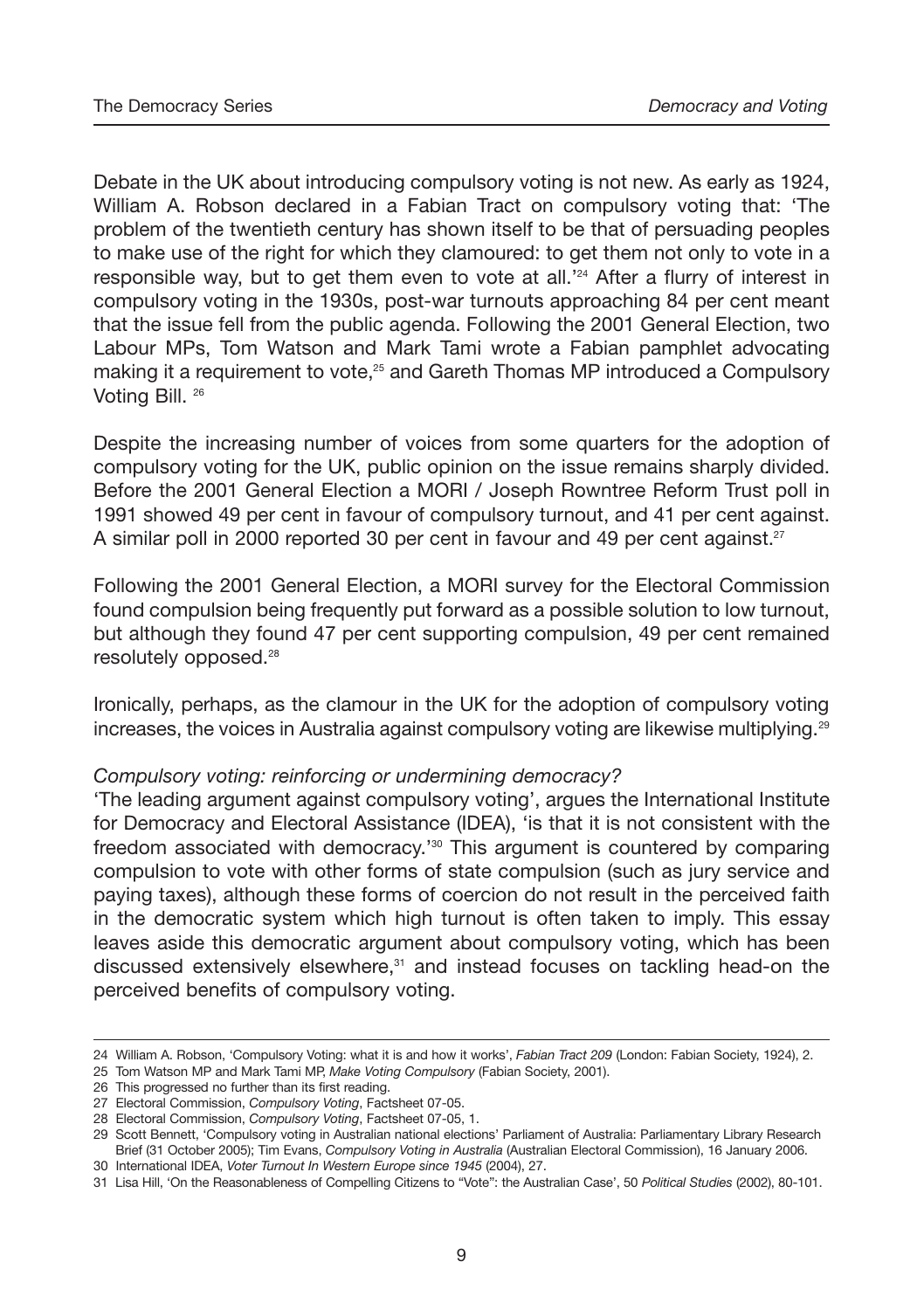# **Five claims for compulsory voting**

#### **1. Compulsory voting increases turnout**

International surveys indicate that countries which have compulsory voting laws and enforce them have a turnout approximately 10-15 per cent higher than other countries.<sup>32</sup> Since 1946, Belgium has enjoyed a turnout average of 92.7 per cent of registered electors and turnout has not fallen below 90 per cent; Australia's turnout is  $94.5$  per cent of registered electors. $33$  When the Netherlands abandoned compulsory voting in 1970, turnout fell by about 10 per cent.34 If Australia were to abandon compulsory voting, survey data shows that voting would decline by about 10 per cent; but given that people who respond to surveys are usually already politically-engaged, Australia's turnout would likely fall to the range 55 per cent to 70 per cent - very similar to current turnout in the UK.<sup>35</sup>

However, raising the proportion of registered electors does not mean that everyone is involved in the democratic process, let alone engaged by it. Compulsory turnout is aimed at maximising the turnout of registered electors. Therefore compulsory enrolment is a prerequisite of an effective system of compulsory turnout, although it is not certain that compulsory turnout is a natural and inevitable extension of a compulsory enrolment regime: compelling enrolment helps ensure that all eligible electors have the opportunity to turn out rather than implying that the state must compel them to exercise this duty.

Forcing those on the electoral roll to vote does not aid the inclusion of those who are not registered to vote. Despite Australia's compulsory registration laws, about five per cent of eligible Australian electors do not register, including an estimated  $300,000$  voters in the 18-25 age group.<sup>36</sup> Five per cent of those who are on the electoral register do not vote; but still the 90 per cent turnout of eligible electors is far above that achieved in most non-compulsory countries. Yet, this 90 per cent masks the turnout of the voting age population (rather than the eligible, registered electors), which is nearer to 80 per cent: even under Australia's compulsory system, 20 per cent of adults in Australia do not vote.

<sup>32</sup> International IDEA, *Voter Turnout In Western Europe since 1945* (2004), 26.

<sup>33</sup> Sources : International IDEA, *Voter Turnout In Western Europe since 1945* (2004), Gerard Newman, 'Federal Election Results 1949-2004', Parliament of Australia: Parliamentary Library Research Brief no.11 2004-2005 (7 March 2005).

<sup>34</sup> Wolfgang Hirzcy, 'The impact of Mandatory Voting Laws on Turnout: a Quasi-Experimental Approach', 13 *Electoral Studies* (1994), 64-76.

<sup>35</sup> Simon Jackman, 'Non-Compulsory Voting in Australia? What surveys can (and can't) tell us.', 18 *Electoral Studies* (1999), 29-48.

<sup>36</sup> Graeme Orr, 'Australian electoral systems - How well do they serve political equality?', Democratic Audit of Australia (February 2004), http://democratic.audit.anu.edu.au/papers/focussed\_audits/200402\_orr\_electoral\_syst.pdf; Lawrence J. Saha, Murray Print, and Kathy Edwards, *Youth Electoral Study, Report 2: Youth, Political Engagement and Voting* (October 2005).

http://pandora.nla.gov.au/pan/56924/20060328/www.aec.gov.au/\_content/what/publications/youth\_study\_2/index.html.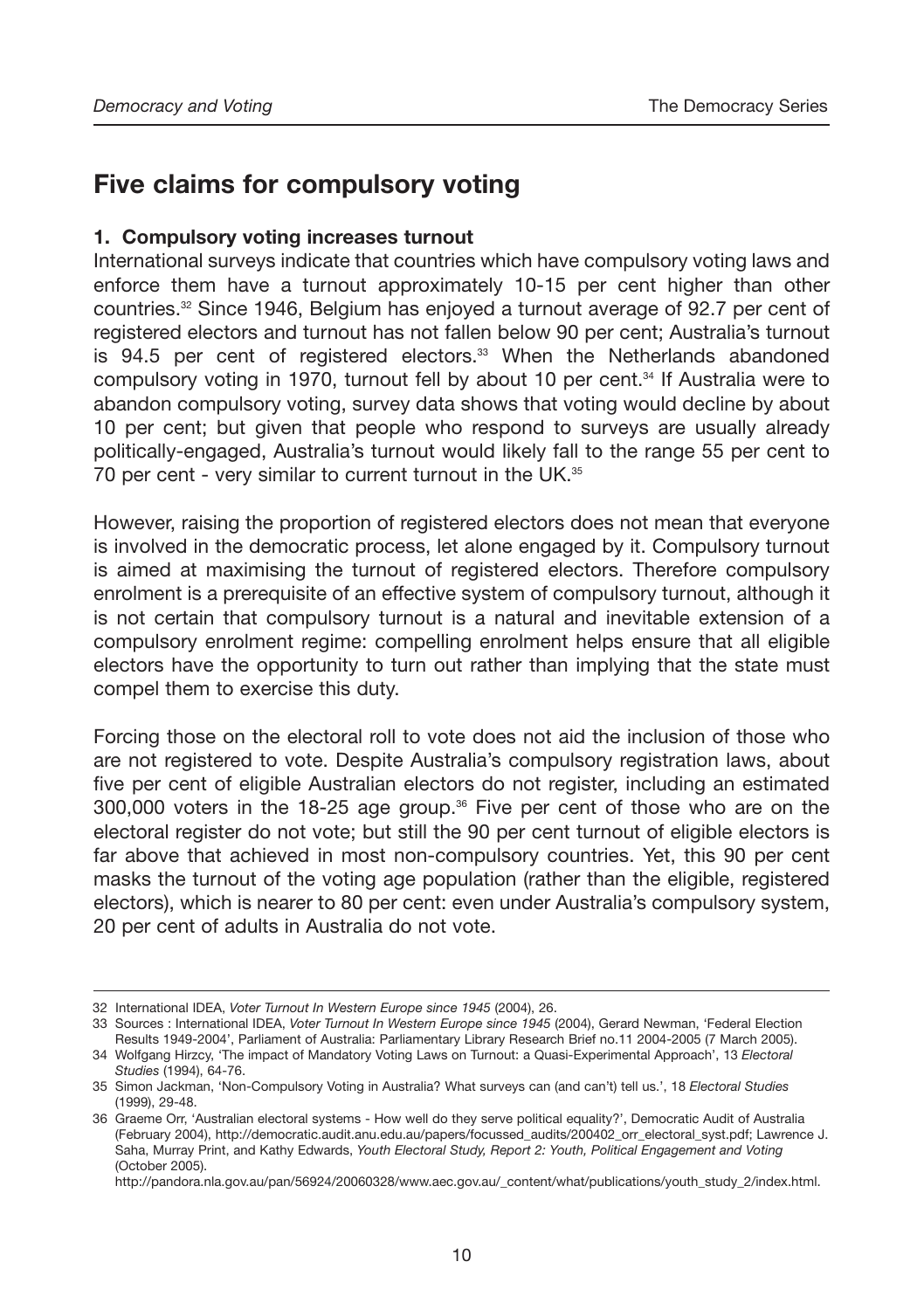Thus, Australia's comparatively high turnout almost disappears when the comparison is made with the proportion of the voting age population which votes, rather than the turnout of registered electors: 82.77 per cent of the voting age population cast their ballots in Australia, 86.62 per cent in Belgium, compared with 83.74 per cent in Denmark and 82.16 per cent in New Zealand - two voluntary voting regimes.<sup>37</sup>

The disenfranchised voters in Australia are principally of two sorts. First, there are those Australian citizens who are permanently resident overseas. An estimated half a million Australian citizens (compared with a resident electorate of 14 million) are disenfranchised in this way.<sup>38</sup> Secondly, permanent residents who have not taken full Australian citizenship cannot vote. This situation, perhaps an odd one for a country built upon immigration, breaches the 'no taxation without representation' mantra, and it also prohibits the realisation of voting equality amongst all who have a legitimate interest in how the country is governed.39 Compulsory turnout does not guarantee inclusiveness; nor does it guarantee political equality.

Compulsory turnout can therefore be a helpful aid to high turnout, but it is not a necessary condition of it. Moreover, compulsion may not only aid high turnout, but it can also provide a limited safeguard against falling turnout.<sup>40</sup> But high turnout solves the problem of the inequality of voter turnout only when a high proportion of the adult population are included on the electoral register. The young and the disadvantaged - two groups least likely to vote - are also least likely to be registered. Compelling registered voters to turn out does not help these people. And compulsion does not ensure that those who do vote are engaged with politics.

#### *Why do people comply?*

Although compulsory voting does increase turnout, it is worth asking why and how it does so. Turnout is often higher in compulsory voting regimes which have a small sanction, such as a fine, for not voting. High penalties are often thought not to be appropriate: such penalties disproportionately affect the poor, and can lead to heavy costs on an electoral commission. Few non-voters in the two most highlydeveloped compulsory voting regimes, Australia and Belgium, are ever prosecuted:

<sup>37</sup> Dr Lisa Hill and Jonathan Louth, 'Compulsory Voting Laws and Turnout: Efficacy and Appropriateness', Refereed paper presented to the Australasian Political Studies Association Conference, University of Adelaide, 29 September-1 October 2004.

<sup>38</sup> Southern Cross Group, cited in Graeme Orr, 'Australian electoral systems - How well do they serve political equality?', Democratic Audit of Australia (February 2004),

http://democratic.audit.anu.edu.au/papers/focussed\_audits/200402\_orr\_electoral\_syst.pdf. Italy has a "overseas electorate", and similar proposals have been suggested for the Australian Diaspora. Cf. the more generous UK election laws, which permit entry on the electoral register and voting in general and European Parliament elections for 15 years after an elector has gone overseas.

<sup>39</sup> The UK is much more generous, permitting UK residents from over 75 countries to vote. Indeed, there is no specific provision for UK citizens to be allowed to vote in the UK - their inclusion on the electoral roll is by virtue of being citizens of a Commonwealth country.

<sup>40</sup> Emily Keaney and Ben Rogers, *A Citizen's Duty: Voter Inequality and the case for compulsory turnout* (ippr, May 2006), 28.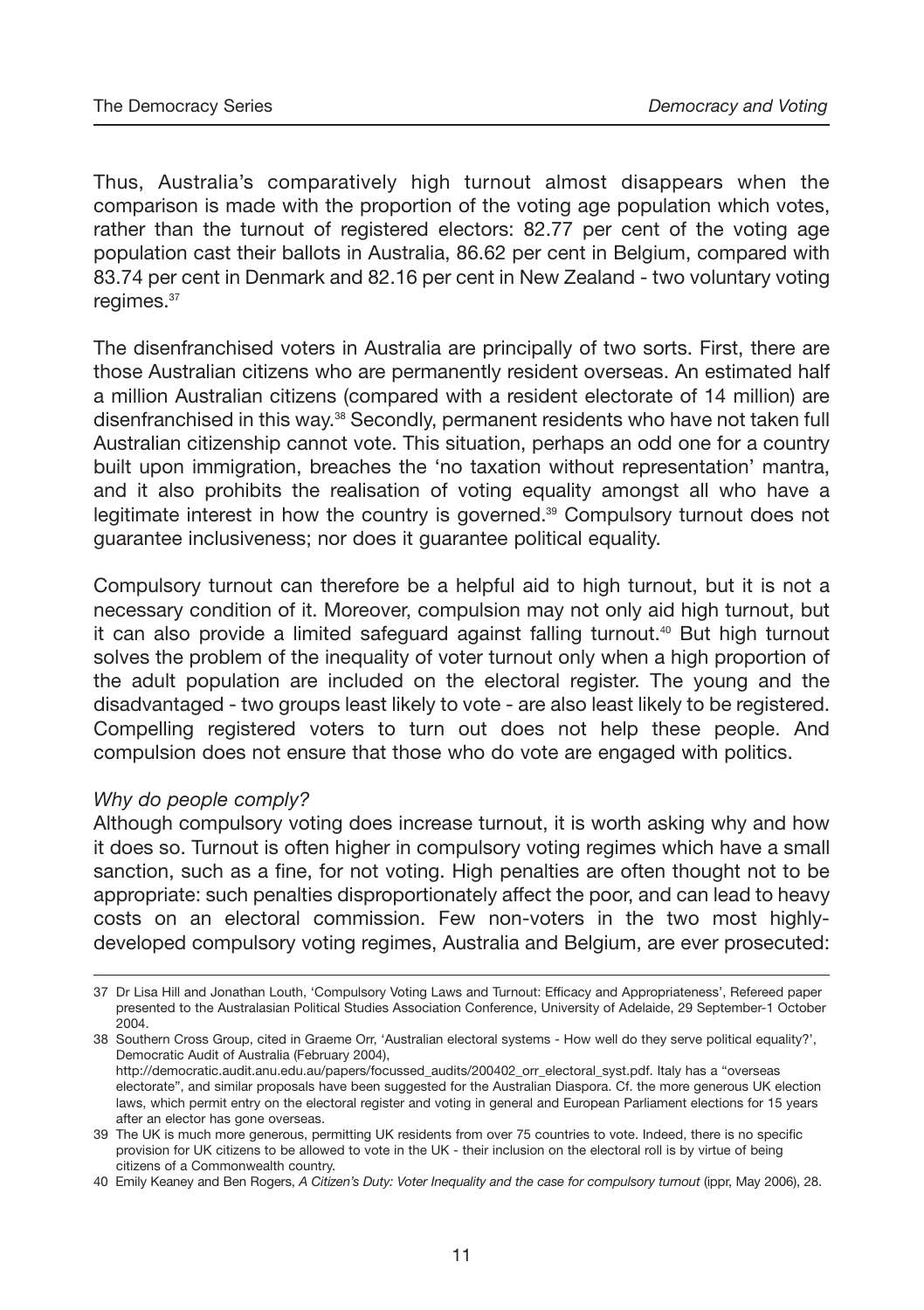fewer than one in five Australian non-voters are punished (most satisfy the electoral commission with a written excuse); fewer than one in four non-voters in a thousand are prosecuted in Belgium. Hill concludes that sanctions are not, in fact, the determining factor for a high rate of compliance with compulsory voting: 'People comply, not for fear of sanctions but out of respect for the law itself and a belief that it is a reasonable one.<sup>'41</sup>

In the UK at the moment, the electorate do not believe that compulsory voting is a reasonable law: 30 per cent are in favour and 49 per cent are against. If, as the ippr advocate, compulsory voting is adopted after a referendum vote in favour of it, compulsory voting could come into effect against the wishes of some or all of the political parties, and with the positive support of a modest proportion of the electorate - Welsh devolution was approved at referendum in 1997 by only 50.3 per cent of the votes cast by the 50.1 per cent of the electorate who turned out, hardly a ringing endorsement of constitutional change. This situation would not mirror the bi-partisan support by which compulsory voting was adopted in Australia, nor the broad level of support for compulsory voting which underpins Australians' compliance (surveys find consistently that 74 per cent of the Australian electorate support compulsory voting<sup>42</sup>). Compliance with the law 'because it's the law' can be a surrogate for a social norm of voting, but only to the extent that the law is thought just - which it is not in the UK at the moment.

#### **2. Compulsory voting helps to engage the electorate**

Given that a high level of turnout is often regarded as showing that a democracy is in good health, compulsory voting can lead to the impression that a country is continually in first-rate shape. As Weller and Fleming observe, 'compulsory voting has been favoured as a mechanism for increasing political awareness and interest within the community. It has been argued that if forced to vote, electors will pay closer attention to issues and thereby be more informed on political matters generally. Whether or not this is true is open to conjecture.'43 The Democratic Audit of Australia advises caution:

'When assessing the health of democracy, one of the indicators often referred to is voter turnout. Australians tend to be fairly complacent on this score, because of the high turnout which is feature of compulsory enrolment and voting … . There are reasons, however, to disturb this complacency.<sup>'44</sup>

<sup>41</sup> Lisa Hill, 'Democratic assistance: A compulsory voting template', Refereed paper presented to the Jubilee conference of the Australian Political Studies Association, Australian National University, Canberra, October 2002, 5.

<sup>42</sup> Tim Evans, *Compulsory Voting in Australia* (Australian Electoral Commission), 16 January 2006.

<sup>43</sup> Patrick Weller and Jenny Fleming, 'The Commonwealth', in Jeremy Moon and Campbell Sharman (eds), *Australian Government and Politics* (Cambridge: Cambridge University Press, 2003), 21.

<sup>44</sup> Democratic Audit of Australia, 'Democratic Audit Talking Point: Voter Turnout' http://arts.anu.edu.au/democraticaudit/papers/200210\_DA\_Talking\_Point1.pdf.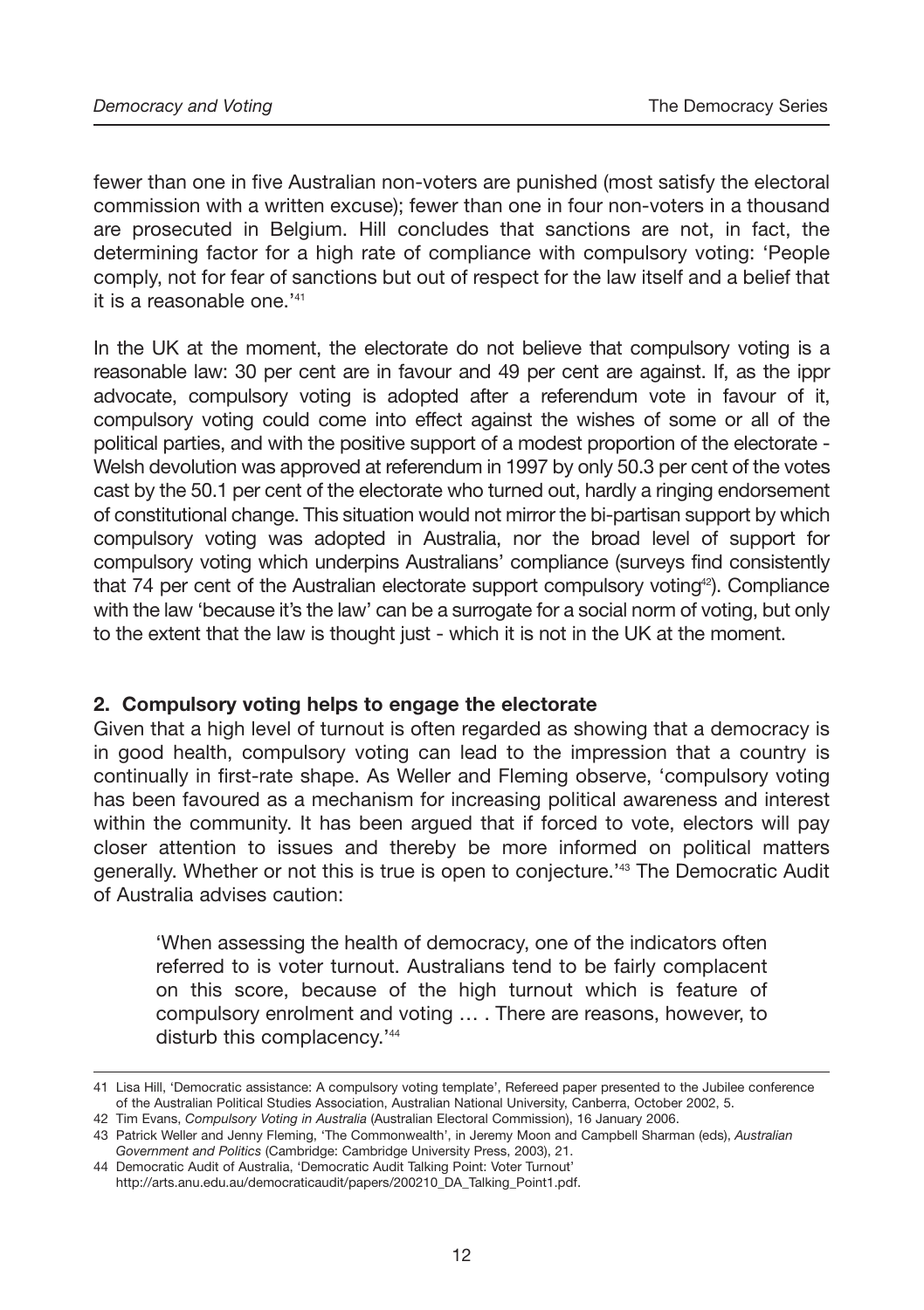Rather than ensuring engagement, compulsory turnout in Australia masks a system in which political knowledge and youth engagement with politics is not necessarily higher than we currently have in the UK. Australia's record on public interest in politics and knowledge of political institutions, and on youth engagement with politics, do not rate much - if at all - above that of the UK

#### *Apathy*

Dr Lisa Hill argues that, 'a key justification for compulsory voting rests on its capacity to keep political apathy at bay'. Compulsory voting, it is argued, guards against political demobilisation, and particularly against the marginalisation of particular groups.

But high turnout does not always entail low levels of apathy. 'Voter apathy', as Moon and Sharman observe, 'has long been an issue in Australian politics, and indications that change is occurring in this area may not be a result of compulsory voting so much as a response to the rapid social and economic change.'45 Voter apathy exists in Australia despite the existence of compulsory voting.

In any case, both the UK Electoral Commission and some avowed supporters of compulsory voting agree that the problem in the UK is not one of apathy, but of disconnection. Given this, there is no certainty that forced participation at elections will reconnect voters with a process which they have abandoned: Robson acknowledged in his Fabian Tract of 1924 that, 'It is true that a citizen, like the horse in the old proverb, can be brought to the polling station but cannot be made to vote.'46 Even if reluctant voters can be made to vote, there is no guarantee that they will be engaged across a broad range of issues rather than imposing single-interest voting reasons for choosing a party at the end of a portmanteau election campaign.

#### *Interest in political issues*

Professor Arend Lijphart posits the argument that, 'mandatory voting may serve as an incentive to become better informed'.47 But the evidence is that after 80 years of compulsory voting, Australia's electors are no better informed of their system of government than are UK electors of theirs. Mercurio and Williams observe that:<sup>48</sup>

'There is no specific data on the knowledge of those who would choose not to vote [under a voluntary voting system], but surveys more generally of the [Australian] population reveal that many Australians have little understanding of how the Australian system of

<sup>45</sup> Patrick Weller and Jenny Fleming, 'The Commonwealth', in Jeremy Moon and Campbell Sharman (eds), *Australian Government and Politics* (Cambridge: Cambridge University Press, 2003), 21.

<sup>46</sup> William A. Robson, 'Compulsory Voting: what it is and how it works', *Fabian Tract* 209 (London: Fabian Society, 1924), 7. 47 Arend Lijphart, 'Unequal Participation: Democracy's Unresolved Dilemma', 91 *The American Political Science Review* 1 (Mar. 1997), 1-14, 10.

<sup>48</sup> Bryan Mercurio and George Williams, 'Australian Electoral Law: "Free and Fair"?', 32 *Federal Law Review* (2004), 366- 394, 374.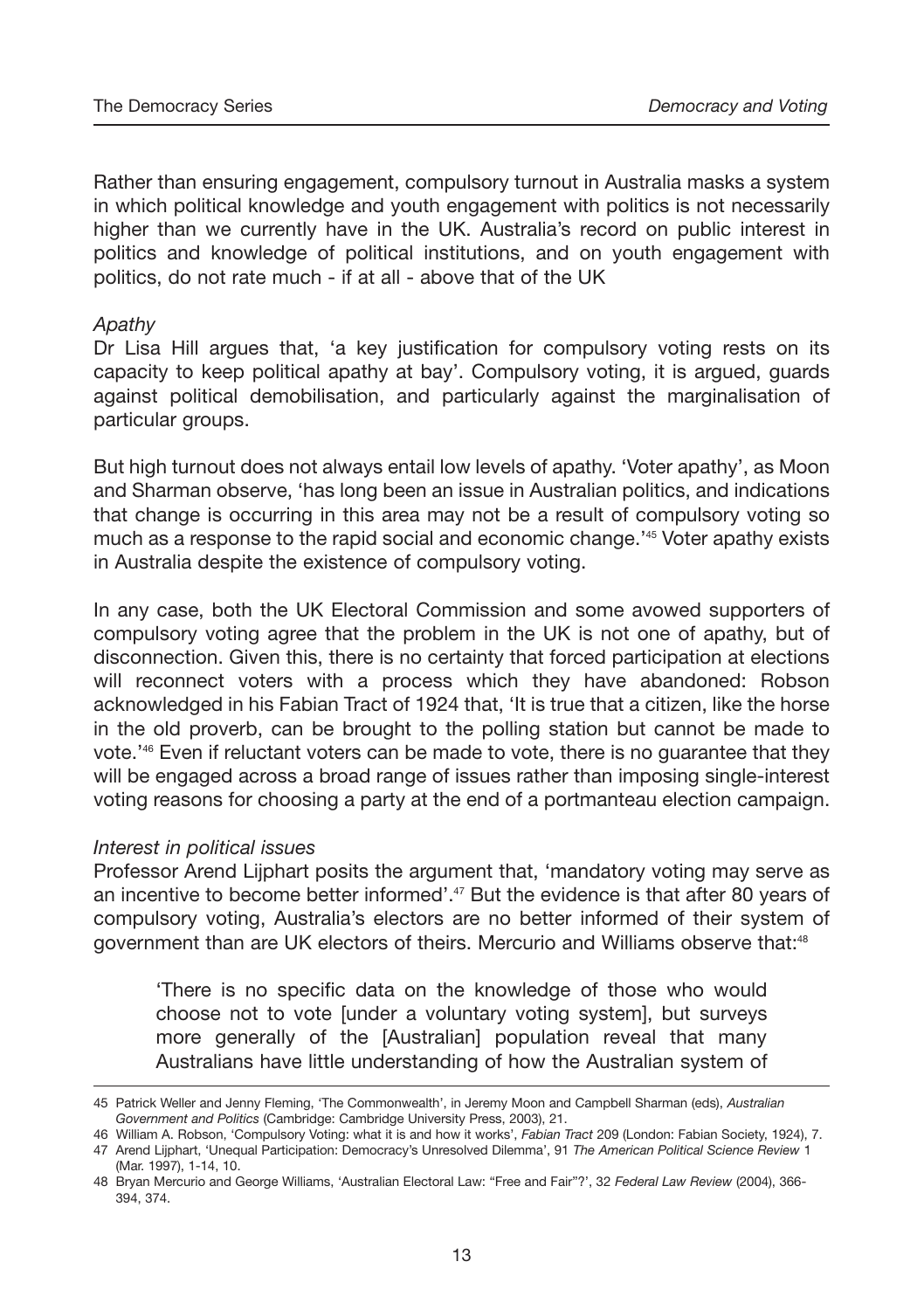government works. For example, the 1994 report of the Civics Expert Group found that only 18 per cent of Australians have some understanding of what their constitution contains … while only 40 per cent could correctly name both Houses of the federal Parliament'

This compares unfavourably with the UK, for which a MORI survey in 2003 showed that 27 per cent of respondents knew that there did not have to be a General Election every four years, 39 per cent knew that not all Cabinet members are MPs, and 49 per cent correctly identified that the House of Commons had more power than the House of Lords.<sup>49</sup> The UK's statistics are still not very encouraging, but they show that the lack of compulsory voting in the UK does not hold back political knowledge when compared with Australia. The Australian Election Commission works tirelessly to ensure that Australian electors are as informed as possible about their system of voting, but, even so, Lijphart's claim that, 'compulsory voting may be able to serve as an equivalent, but much less expensive, form of civic education<sup>'50</sup> seems highly unconvincing.

#### *Young people*

One of the greatest worries with the fall in turnout is the low rate of voter participation from young people. Non-voting is now more common than voting in the 18-24 age group in the UK, and the British Election Study<sup>51</sup> found that age was the strongest demographic factor for explaining participation. Some researchers fear that a 'cohort effect' has been generated, whereby these young people are so disengaged from politics that they will not become voters later in life.<sup>52</sup>

Compulsory voting, it is argued, can be particularly effective in ensuring that young voters cast their votes, and that they will therefore engage with politics and feel connected to political issues.

Again, evidence from Australia indicates that compulsory voting is no cure-all. The Australian Youth Electoral Study reveals little interest in voting amongst 16-18 year-old rising electors: two-thirds thought voting to be boring, and whilst 87 per cent would vote once they turned 18, only 50 per cent would do so without compulsory voting.<sup>53</sup> These young people are not engaged in politics - indeed, to the extent that voluntary voting is a measure of political engagement, they are just as engaged as young voters in the UK.<sup>54</sup>

<sup>49</sup> Electoral Commission/Hansard Society, *An Audit of Political Engagement* (March 2004), 47.

<sup>50</sup> Arend Lijphart, 'Unequal Participation: Democracy's Unresolved Dilemma', 91 *The American Political Science Review* 1 (Mar. 1997), 1-14, 10.

<sup>51</sup> British Election Study, University of Essex, http://www.essex.ac.uk/bes/.

<sup>52</sup> See, especially, Alison Park, 'Has modern politics disenchanted the young?' *British Social Attitudes—the 21st Report* (2004). Against this, Professor Charlie Jeffery argues that 'There is no clear evidence as yet that this cycle is breaking down'.

<sup>53</sup> Murray Print, Larry Saha, and Kathy Edwards, *Youth Electoral Study Report 1: Enrolment and Voting* (December 2004), 1.

<sup>54</sup> British Election Study data show 46 per cent of 18-24 year-olds claimed not to vote in the 2001 UK general election, a figure which rose to 55 per cent in 2005. Electoral Commission, *Election 2005: turnout. How many, who and why?* (October 2005), 36.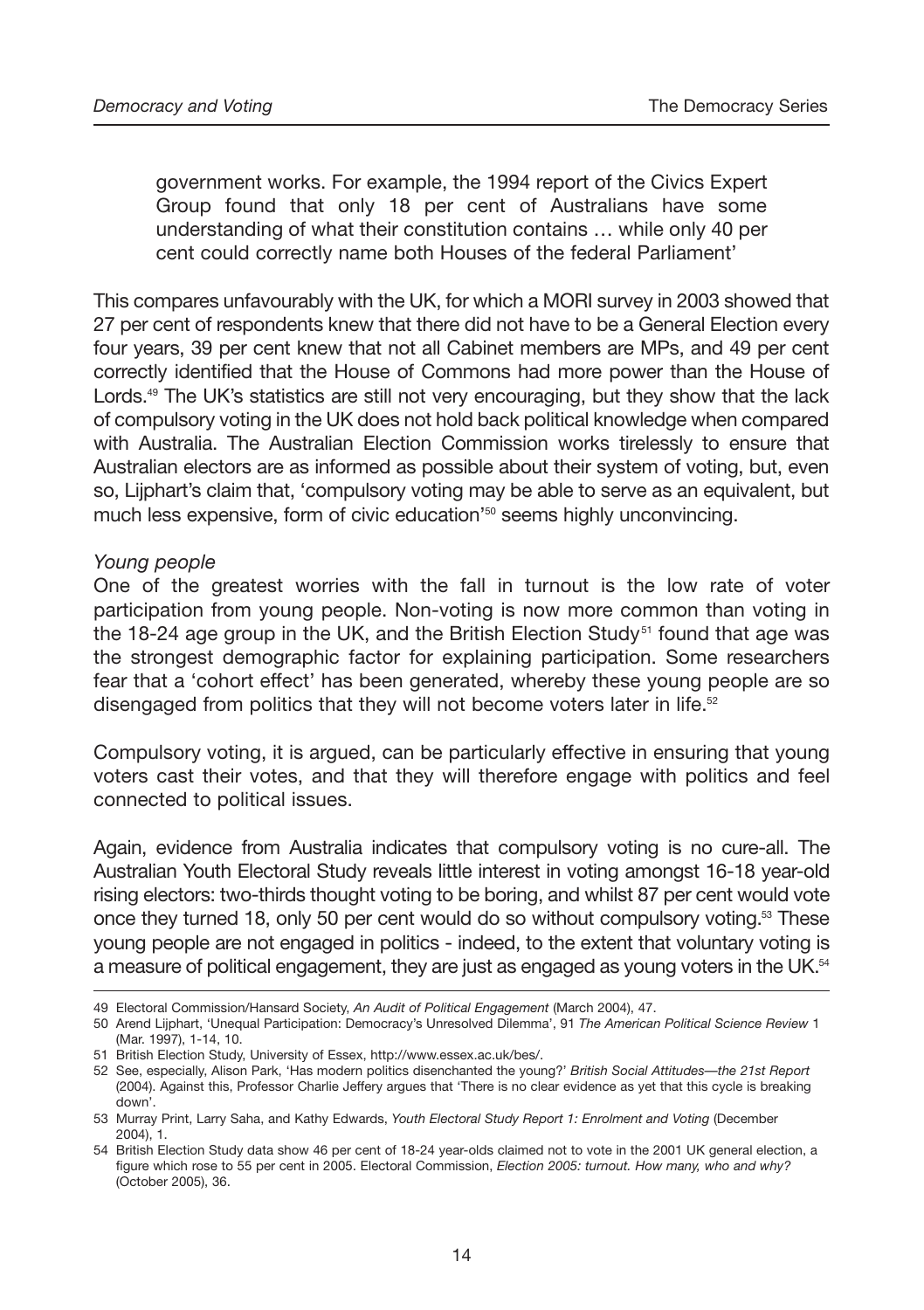Despite claiming to have no interest in politics, many young Australians have a keen interest in political issues, such as the Iraq War, animal welfare, refugees, and the environment. Likewise, young people in the UK are politically aware and politically active.55 But they are unable to link their interest in issues with the political process.

One problem with engaging young people in both Australia and the UK is a perception that voting does not change anything. In the UK, 30 per cent of possible non-voting youths reported that their vote would not make a difference.56 In Australia, 'many who reported they would not vote or not regularly vote [under a non-compulsory system] said they did not see the efficacy of voting'. Many young people do not see the efficacy of voting even under Australia's compulsory system.

How, then, to explain the disconnection of the young from politics, even in Australia with its system of compulsory voting? The Australian Youth Electoral Study found that 'an important variable explaining youth disengagement is the extent to which young people actually trust their political leaders'. Just under half of young people say that people in government can be trusted to do what is right for the country,<sup>s7</sup> and the same proportion of young people felt that they lacked sufficient knowledge of issues and parties to decide how to vote.<sup>58</sup> This is approximately the same proportion as would vote voluntarily.

As the Australian Democratic Audit reported, young people's 'lack of faith and trust in the ballot box is an issue of concern'.59 Even Lisa Hill, probably the strongest academic advocate of compulsory voting, admits that, 'compulsory "voting" can't do much to cure cynicism about politicians'.<sup>60</sup> This is something which can be cured only by politicians themselves, and not by institutional mechanisms.

Therefore increasing evidence from Australia on disengagement undermines Hill's claim that: 'Compulsory voting could be a valuable aid in the prevention of civic demobilisation and the re-establishment and consolidation of civic habits in established democracies that are currently experiencing a democratic deficit problem.'61 Australia, after eight decades of compulsory voting, still finds itself facing many of the same problems of distrust and disengagement - especially amongst young citizens - which the UK is now confronting.

<sup>55</sup> Electoral Commission/Hansard Society, *An Audit of Political Engagement 3* (2005); Electoral Commission, *Youth participation in the democratic process* (January 2006).

<sup>56</sup> Electoral Commission, *Election 2005: turnout. How many, who and why?* (October 2005), 35.

<sup>57</sup> Murray Print, Larry Saha, and Kathy Edwards, *Youth Electoral Study Report 1: Enrolment and Voting* (December 2004), 20. This is much higher that those who felt that 'most people in government are honest' (a quarter) and that 'People running the government are smart (clever) and usually know what they are doing' (one third).

<sup>58</sup> Murray Print, Larry Saha, and Kathy Edwards, *Youth Electoral Study Report 1: Enrolment and Voting* (December 2004), 21-22. 59 Kathy Edwards, Lawrence Saha, and Murray Print, *Australia's Democratic Report Card – Young People Assess Democracy in Australia* (December 2006), 4. http://arts.anu.edu.au/democraticaudit/papers

<sup>60</sup> Lisa Hill, 'Low Voter Turnout in the United States: Is Compulsory Voting a viable solution?', 18 *Journal of Theoretical Politics 2* (2006), 207-232, 228.

<sup>61</sup> Lisa Hill, 'Democratic assistance: A compulsory voting template', Refereed paper presented to the Jubilee conference of the Australian Political Studies Association, Australian National University, Canberra, October 2002, 2.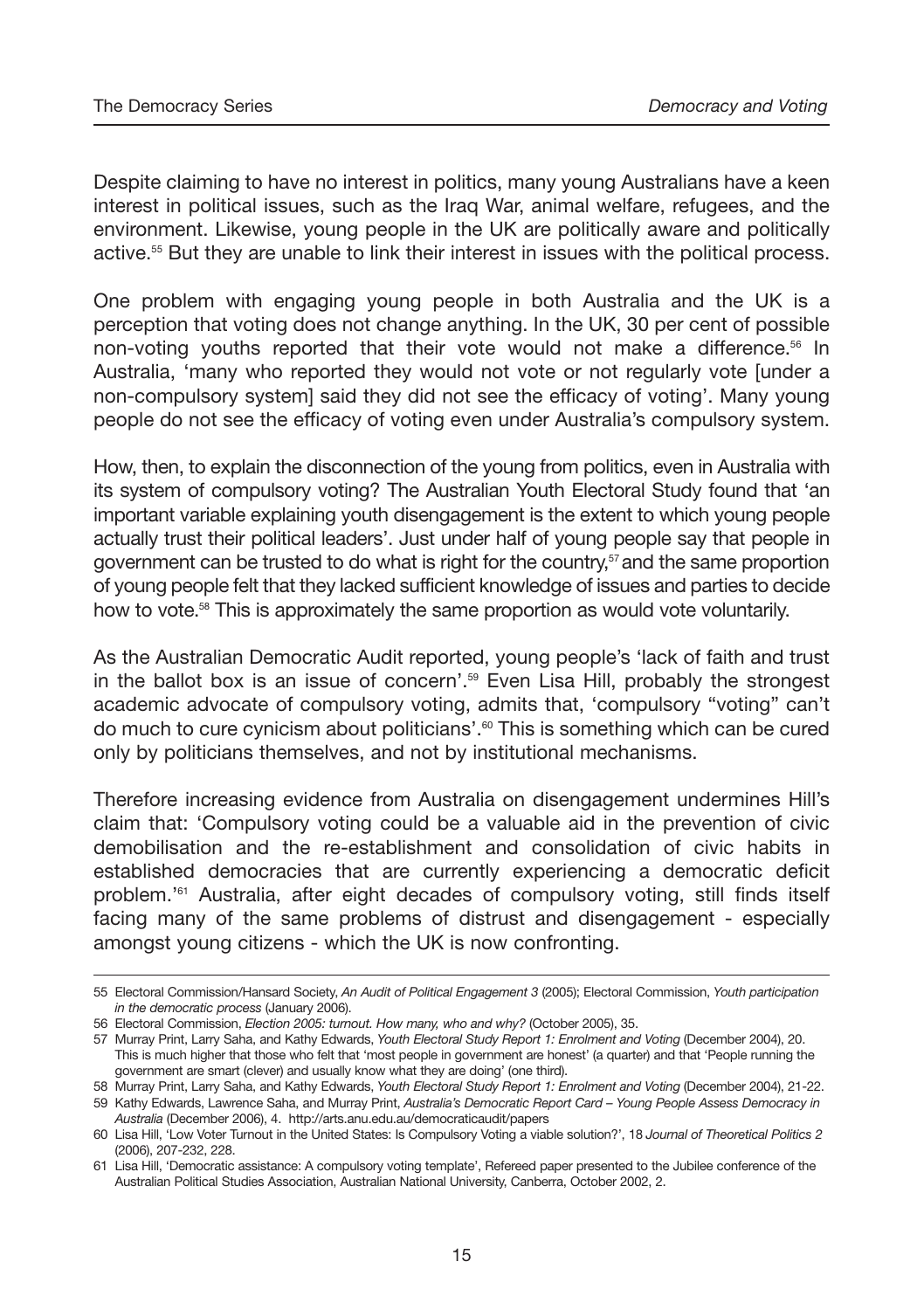#### **3. Compulsory voting aids political equality**

A theory of compulsory voting argues that it aids the equality of political participation, and thereby forces political parties to address the needs of all members of the electorate, not just those who vote voluntarily. If compulsory voting is to enhance political equality, three conditions must be met.

First, as many of the adult population as possible should be entitled to vote, and enrolled to vote.<sup> $62$ </sup> As noted above, systems which compel people to vote might still fail a test of political equality when permanent residents are disenfranchised, or when eligible electors are not registered to vote.<sup>63</sup> Indeed, those who are most distanced from the political system - and who are most in need of re-engagement are the least likely to register to vote in the first place.<sup>64</sup>

Secondly, the 'one vote, one value' condition must be upheld. But as long as the first-past-the-post electoral system remains, this condition does not obtain. Voters are, in effect, disenfranchised by the first-past-the-post electoral system, and that disenfranchisement is augmented by the current favourable treatment by the electoral system of Labour seats.<sup>65</sup> The Power Inquiry criticised 'an electoral system which is widely perceived to lead to unequal and wasted votes'.<sup>66</sup>

Ian Kearns of the ippr admits that: 'It would clearly be absurd to compel people to vote in constituencies where there was no chance that their vote could make a difference to the outcome.<sup>167</sup> He is right. The logical conclusion is that, barring electoral reform, it would clearly be absurd to compel electors in many UK constituencies to vote.

Part of the problem in achieving 'one vote, one value' is the question of marginal electorates. In the 2005 UK General Election, the battle was fought not in 646 constituencies, but in about 100 key target seats. The electorate responded to this targeting. Curtice, Steed, and Fisher show that turnout at the 2005 General Election increased by more than the average in marginal seats, and increased disproportionately still in seats which were newly-marginal in 2005. Turnout differed

<sup>62</sup> The introduction of compulsory enrolment in Australia in 1911 and compulsory voting in 1924 did not aid the enfranchisement of the Aborigines (who secured the vote only in 1962), nor was it thought that Aborigines should be compelled to participate equally by being compelled to vote until as late as 1983. Even now, in the House of Representatives' seat of Lingiari, compulsory voting yields only 77.71 per cent turnout, and 5 per cent of these votes are invalid.

<sup>63</sup> Thailand, Brazil, and Uruguay sometimes remove non-voters from the electoral register, which serves to increase headline turnout, but does little for voter participation or voter equality.

<sup>64</sup> Estimates are that 7-8 per cent of the adult population in the UK are not registered to vote. Electoral Commission, *Vote 2005* (April 2005), 37.

<sup>65</sup> See: John Curtice, Michael Steed, and Steve Fisher, 'Appendix 2: The Results Analysed', in Dennis Kavanagh and David Butler, *The British General Election of 2005* (2005).

<sup>66</sup> *Power to the People: The Report of Power, an Independent Inquiry into Britain's Democracy* (Joseph Rowntree Trust, March 2006), 17.

<sup>67</sup> Ian Kearns, *Voting as a civic duty: a response to Adam Lent* (openDemocracy, 05 June 2006), 2. http://www.opendemocracy.net/content/articles/PDF/3608.pdf.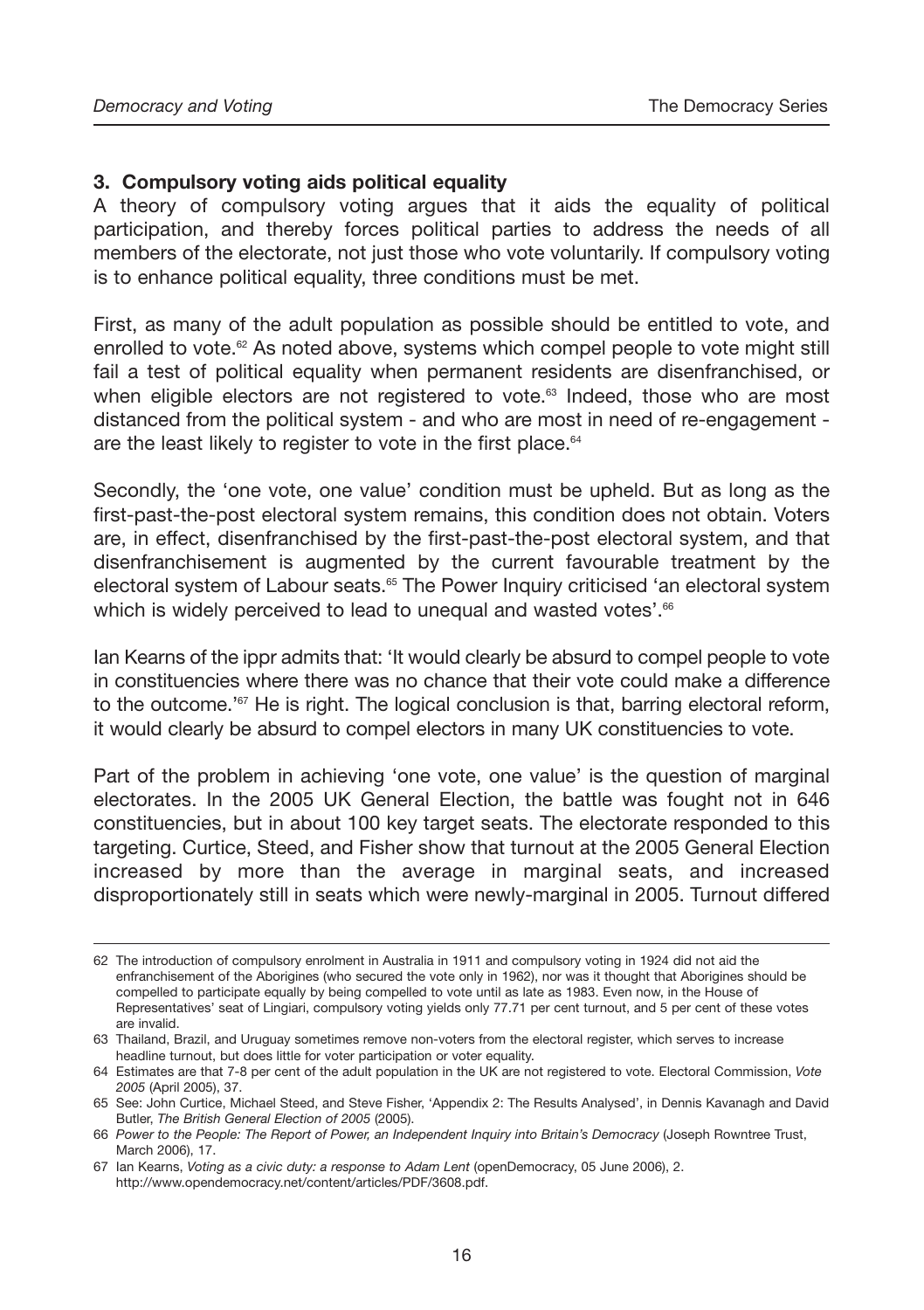on average by 10 percentage points between the most and least marginal seats.<sup>68</sup> And turnout remained more suppressed in safe Labour seats than in safe Conservative ones. Electors, it seemed, felt unmotivated to vote for safely incumbent Government MPs. They were more motivated to vote in those seats in which the opportunity to influence the result was most marked - which were also the seats in which the parties conducted their most active campaigning.

Compulsory voting, by taking out of the political equation the guesswork surrounding turnout, makes target seats - and key voter groups within those marginal seats - even easier to identify. Chong, Davidson, and Fry cite research showing that, in Australia, government spending on key policy programmes was higher in marginal electorates than in safer electorates.<sup>69</sup> Moreover, because of the small proportion of Aboriginal electors in most federal constituencies (except for one seat – Lingiari – in which they form 37.2 per cent of the electorate) Aboriginal issues are rarely central to Australian federal election campaigns.<sup>70</sup> Indeed the key issue of the 2004 Australian political campaign – on the question of mortgage interest rates – was addressed squarely at the core part of the population which would be most inclined to vote (and to be targeted by campaigns) under the UK's voluntary voting system. These points strongly go against the oft-suggested idea that compulsory voting 'encourages the political parties to engage with those groups least interested in politics or most dissatisfied with the political system'.71

Finally, the 'loss of political equality'<sup>72</sup> that arises from a lack of access to politics or political decision-making at a higher level (for example the influence yielded through the lobbying of ministers or the democratic deficit caused by a lack of involvement with EU decision-making) must be resolved. One such solution, which the Power Commission term 'downloading power', involves genuine citizen participation - not just passive involvement through the ballot box, but also active participation in public deliberation and decision-making.73

Making turnout compulsory does not, therefore, ensure citizens will have an equal chance of influencing an election result, because it cannot guarantee that each vote

<sup>68</sup> John Curtice, Michael Steed, and Steve Fisher, 'Appendix 2: The Results Analysed', in Dennis Kavanagh and David Butler, *The British General Election of 2005* (2005), 249.

<sup>69</sup> Derek Chong, Sinclair Davidson, and Tim Fry, 'It's an evil thing to oblige people to vote', 21 *Policy* 4 (Summer 2005-06), 13.

<sup>70</sup> James Jupp in Marian Simms and John Warhurst (eds), *Mortgage Nation: the 2004 Australian Election* (2005).

<sup>71</sup> Emily Keaney and Ben Rogers, *A Citizen's Duty: Voter Inequality and the case for compulsory turnout* (ippr, May 2006), 29. Also Arend Lijphart, 'Unequal Participation: Democracy's Unresolved Dilemma', 91 *The American Political Science Review* 1 (Mar. 1997), 1-14, 10.

<sup>72</sup> *Power to the People: The Report of Power, an Independent Inquiry into Britain's Democracy* (Joseph Rowntree Trust, March 2006), 33.

<sup>73</sup> *Power to the People: The Report of Power, an Independent Inquiry into Britain's Democracy* (Joseph Rowntree Trust, March 2006), Chapter 7.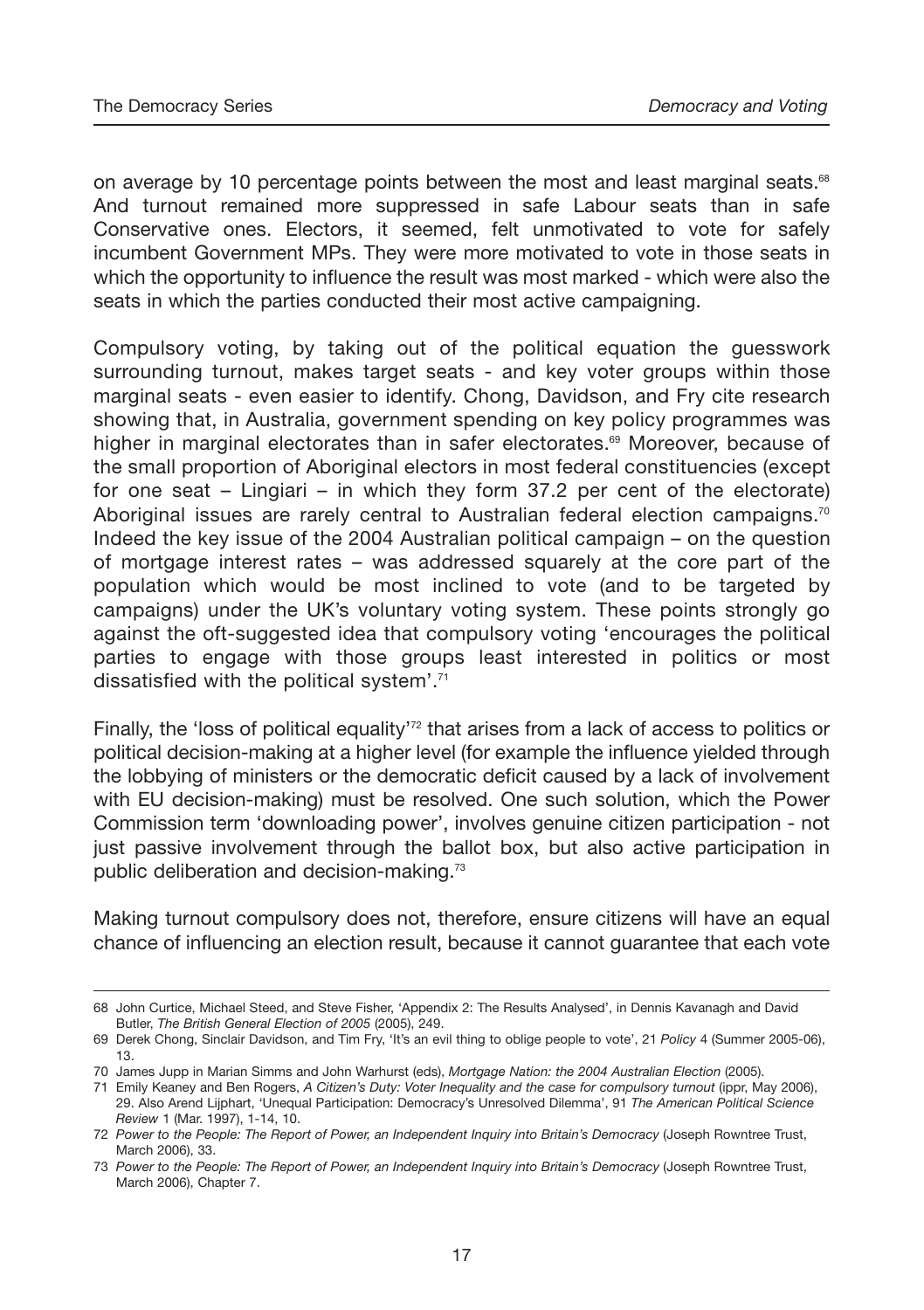will have an equal political weight in deciding a constituency result, or that each vote will therefore have a chance of influencing the outcome of the election as a whole. Arend Lijphart concludes that, 'Compulsory turnout cannot solve the entire conflict between the ideals of participation and equality, but by making participation as equal as possible, it is a valuable partial solution.'74 But compulsory turnout does not begin to have its partial effect until political equality is given a fair chance by the electoral system. The problems of the electoral system should, therefore, be addressed before voting ever becomes mandatory.

#### **4. Compulsory voting decreases negative campaigning**

Arend Lijphart further claims that, 'mandatory voting may discourage attack advertising - and hence may lessen the cynicism and distrust that it engenders'.<sup>75</sup> Observation of Australian elections shows that this claim is hard to substantiate. The 2004 Australian federal election shows negative campaigning that was at least as vicious as that in any recent UK General Election; indeed, it was arguably more consistently negative than the 2005 UK General Election, for which Lynton Crosby, a prominent Australian campaign strategist, was hired.76 Dr Sally Young's analysis of the 2004 Australian federal election shows that negative campaigning abounded: of 12 Labor TV advertisements, none were entirely positive and seven were clearly negative; the Liberals screened nine principal TV advertisements, of which two were positive and seven negative.<sup>77</sup> Rather than focusing on 'winning the support of undecided voters'78 in a positive way, most Australian election campaigning in 2004 was directed negatively at discrediting each party's principal opponent. Under a system of voluntary voting, negative campaigning might simply turn people off politics; compulsory voting means that electors must vote for somebody, and therefore the gains from attack advertising can be greater under compulsory voting than under a non-compulsory system. In Australia, unlike in the UK, turned-off voters still have to turn out.

#### *The cost of campaigning*

Just as the claims of compulsory voting decreasing negative campaigning are unconvincing, so is the claim that compulsory turnout 'also cuts down the cost of

<sup>74</sup> Arend Lijphart, 'Unequal Participation: Democracy's Unresolved Dilemma', 91 *The American Political Science Review* 1 (Mar. 1997), 1-14, 11.

<sup>75</sup> Arend Lijphart, 'Unequal Participation: Democracy's Unresolved Dilemma', 91 *The American Political Science Review* 1 (Mar. 1997), 1-14, 1997, 10.

<sup>76</sup> Except, perhaps, the Conservative poster which accused Blair of lying about the War in Iraq. But this was perceived as having harmed, rather than helped, the Conservative campaign. (See Dennis Kavanagh and David Butler, *The British General Election of 2005* (2005)).

<sup>77</sup> Sally Young, 'Political Advertising and the 2004 election', in Marian Simms and John Warhurst (eds), *Mortgage Nation: the 2004 Australian Election* (2005).

<sup>78</sup> Emily Keaney and Ben Rogers, *A Citizen's Duty: Voter Inequality and the case for compulsory turnout* (ippr, May 2006), 29. See also Arend Lijphart, 'Unequal Participation: Democracy's Unresolved Dilemma', 91 *The American Political Science Review* 1 (Mar. 1997), 1-14.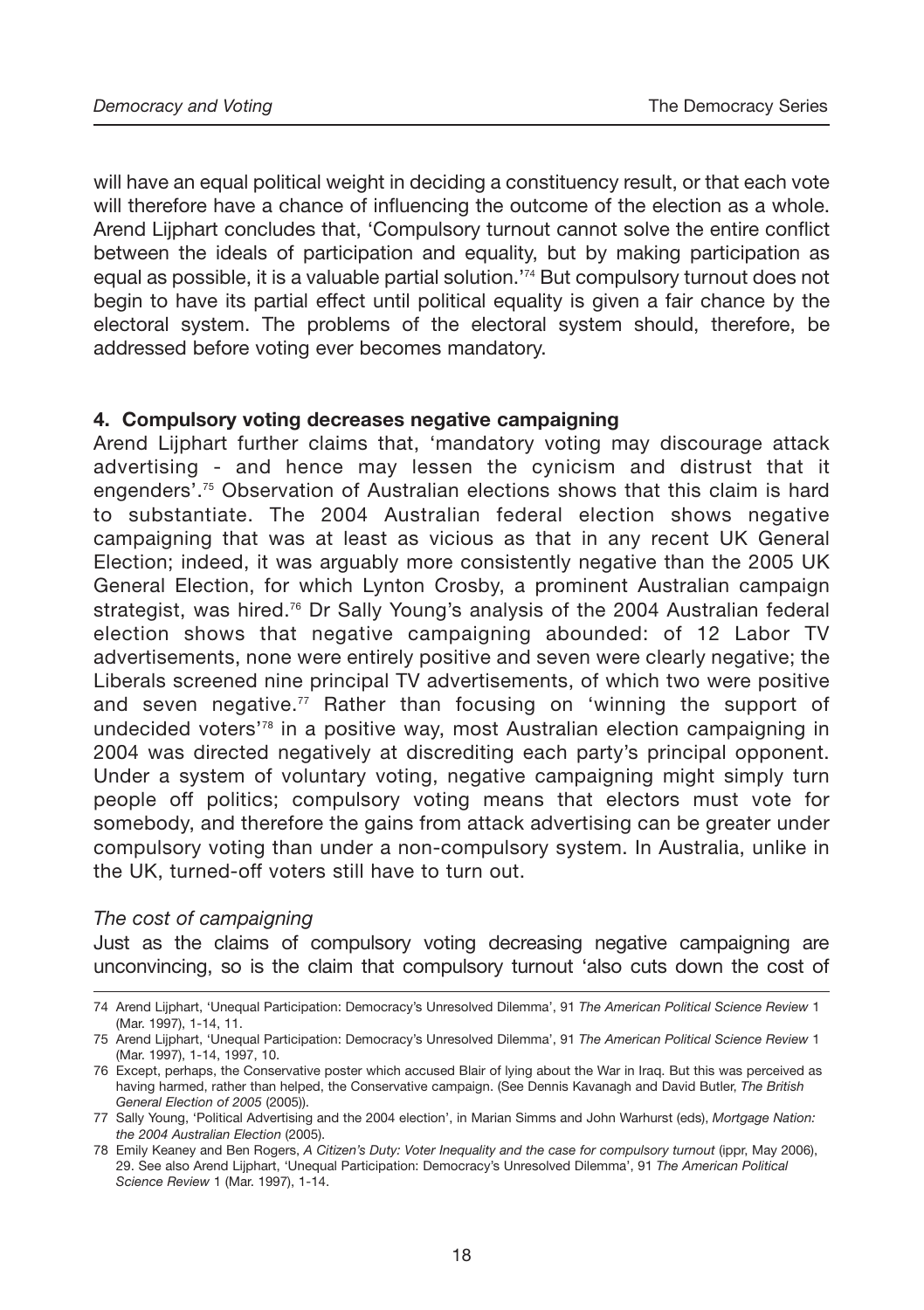political campaigning'.79 It is true that parties no longer need to deploy resources getting out the vote on election day. But well-resourced campaigns are still required if an electorate which is compelled to turn out is also to be engaged in the political debate: political engagement increases according to an elector's contact with candidates and politicians.<sup>80</sup> And resources are necessary for advertising, producing election broadcasts, and devising campaign literature. In Australia's compulsory voting elections, the cost of political campaigning is limited primarily by the funds available to the political parties: Young shows that at the 1996 General Election the major parties spent between them in the region of AU\$30 million (about £15 million at the time, and almost AU\$3 per elector) on election-related activities, almost all of which they were reimbursed through taxpayer funding.<sup>81</sup> Indeed, there are increasing concerns about the role of money in Australian elections.<sup>82</sup> The costs of campaigning are contained by the available funds, Electoral Commission rules, the provision in the UK of free broadcasting slots and free postage, and any self-restraint from an escalation of the 'arms race' in election expenditure - not by making voting compulsory.

#### **5. Compulsory voting results in partisan advantage**

In Australia, argues Scott Bennett: 'For the political parties, the most important question associated with the retention/abolition of compulsory voting is personal: does compulsory voting help or hurt our cause?'<sup>83</sup> Given that young voters and those of low socio-economic status are the least likely to vote under a voluntary system, it is often supposed that parties of the left benefit from the introduction of compulsory voting: Lijphart has gone as far as to say that it is never in the partisan interest of a party of the right to support compulsion.<sup>84</sup> However, estimates of the potential impact of the abolition of compulsory voting on Australian elections show a less certain effect of compulsory voting.<sup>85</sup> Indeed, if Lijphart's argument is correct, then no party of the right would ever have consented to an extension of the franchise; yet in mass democracies parties of both left and right can successfully compete for power. Any question about compulsory voting must be discussed in terms of enhancing democracy through encouraging political participation by all, and not by short-term questions of partisan advantage.

<sup>79</sup> Emily Keaney and Ben Rogers, *A Citizen's Duty: Voter Inequality and the case for compulsory turnout* (ippr, May 2006), 29. Also Arend Lijphart, 'Unequal Participation: Democracy's Unresolved Dilemma', 91 *The American Political Science Review* 1 (Mar. 1997), 1-14, 10.

<sup>80</sup> Electoral Commission/ Hansard Society, *An Audit of Political Engagement* (March 2004).

<sup>81</sup> See Sally Young, *The Persuaders* (2004), 117.

<sup>82</sup> See Marian Sawer, 'Election 2004: How democratic are Australia's elections?' *Australian Review of Public Affairs* (3 September 2004).

<sup>83</sup> Scott Bennett, 'Compulsory voting in Australian national elections' Parliament of Australia: *Parliamentary Library Research Brief* (31 October 2005), 20.

<sup>84</sup> Scott Bennett, 'Compulsory voting in Australian national elections' Parliament of Australia: *Parliamentary Library Research Brief* (31 October 2005), 21.

<sup>85</sup> Scott Bennett, 'Compulsory voting in Australian national elections' Parliament of Australia: *Parliamentary Library Research Brief* (31 October 2005); Simon Jackman, 'Non-Compulsory Voting in Australia? What surveys can (and can't) tell us.', 18 *Electoral Studies* (1999), 29-48.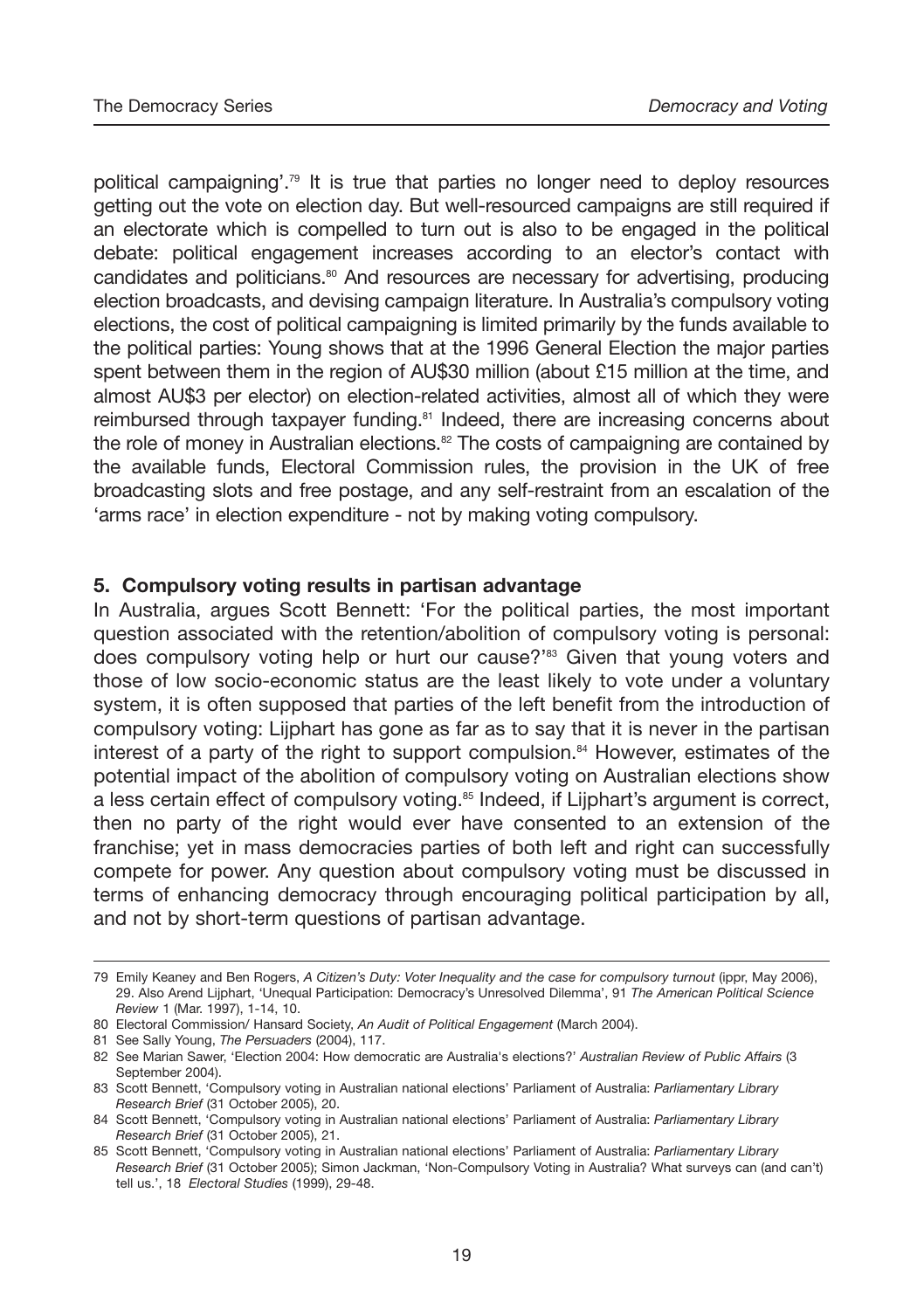# **Alternatives to compulsory voting**

A system of compulsory voting artificially boosts turnout at elections, masking the current causes of low turnout. This is either unhelpful (because disengagement remains) or dangerous (because, as has been the tendency in Australia, high turnout can lead to complacency about the vitality of the political system). In other words, by adopting compulsory voting we would lose the one indicator which has spurred so much debate about the health of our democracy.

Nevertheless, there are still institutional means of increasing turnout which we should consider adopting. Indeed, many of these are considered part of the 'best practice' for a compulsory voting system and necessary for the success of such a regime,<sup>86</sup> and are the foundation upon which some of the turnout-boosting success of the compulsory voting is based.

- *Improving the efficiency of the electoral register.* Even compulsory voting will not yield 100 per cent turnout in the UK: full turnout is often estimated at around 90 per cent.<sup>87</sup> This is because the annual address-based canvass means that some people are registered twice, and that the register can get out of date by the election, despite the opportunity to join the register or amend details throughout the year under the new 'rolling register'. An efficient, electronic electoral register, based upon a system of individual, compulsory registration, with elections being run by a strong, centralised electoral commission would bring some of the benefits of the Australian system, without the adoption of compulsory voting.
- *Making the act of voting easier.* Great emphasis has been put on the increased availability of postal voting since 2000. But more can be done, including out-station voting (where an elector is not limited to one polling station) and pre-polling (by which votes can be cast in advance, for example at a town hall). Both of these are standard practice in Australia, where the compulsory voting system has encouraged the Australian Electoral Commission to make Australia the most voter-friendly country in the world.<sup>88</sup>
- *Holding elections on a rest day,* such as a Saturday, Sunday, or Bank Holiday, can boost turnout by about six per cent.<sup>89</sup>

<sup>86</sup> Dr Lisa Hill and Jonathan Louth, 'Compulsory Voting Laws and Turnout: Efficacy and Appropriateness', Refereed paper presented to the Australasian Political Studies Association Conference, University of Adelaide, 29 September-1 October 2004.

<sup>87</sup> Around 10 per cent (or 3.5 million people) of those eligible to register to vote at their main residence do not do so. Some of those who do register may legitimately have registered twice, but are entitled to vote in only one of these locations at a general election. See: The Electoral Commission, *Understanding Electoral Registration: The extent and nature of non-registration in Britain* (September 2005).

<sup>88</sup> M. Mackerras and I. McAllister, 'Compulsory voting, party stability and electoral advantage in Australia', 18 *Electoral Studies* (1999), 219-20.

<sup>89</sup> Pippa Norris, *Democratic Phoenix: Reinventing Political Activism* (Cambridge: Cambridge University Press, 2002), Chapter 4.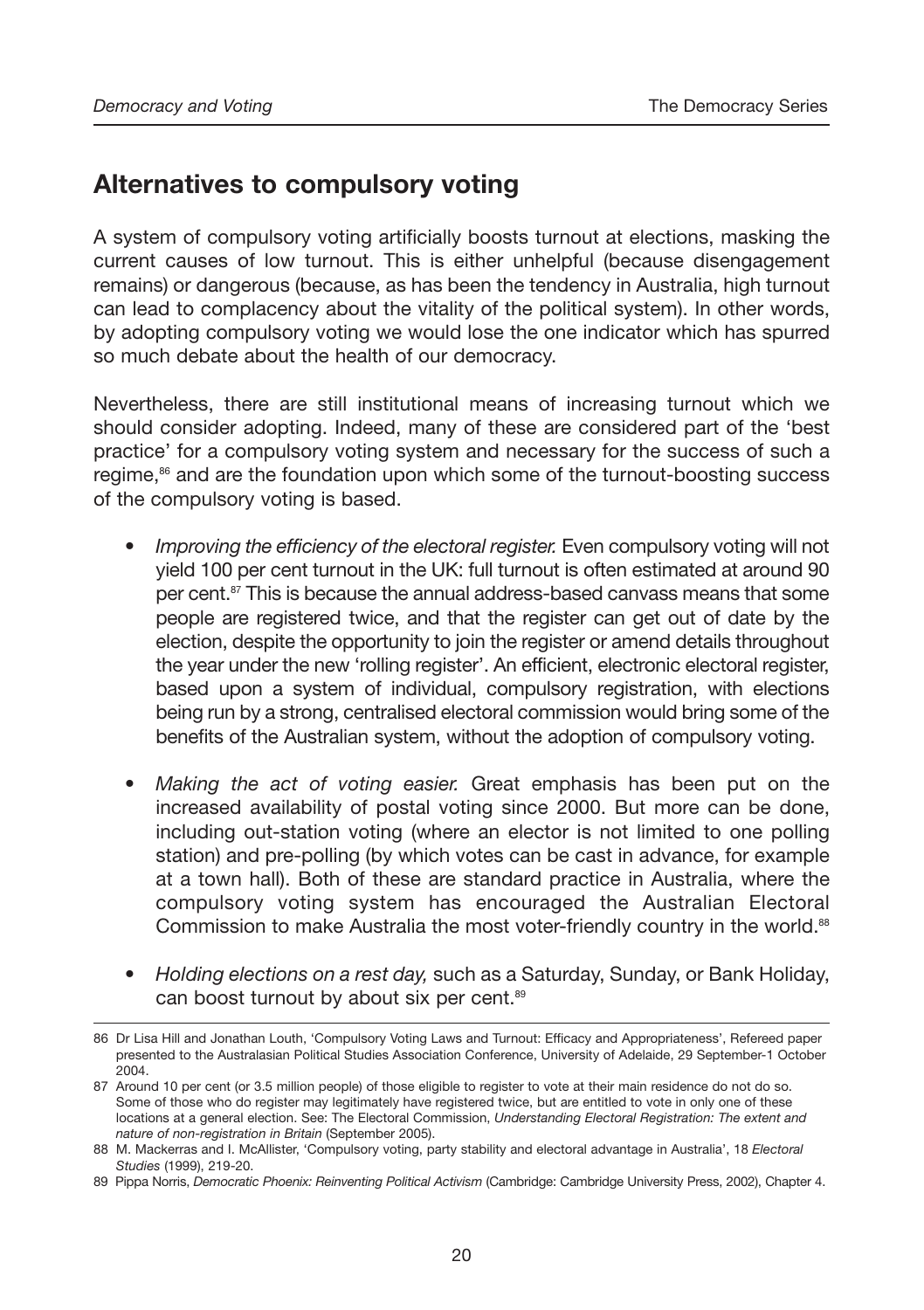• *Reform of the electoral system.* One of the impediments both to political equality and political efficacy in voting is the first-past-the-post system. The adoption of a form of proportional representation can ensure that voters have a greater likelihood of their vote counting.<sup>90</sup>

The UK's Electoral Commission has considered adopting compulsory voting 'as in Australia'. What we should, in fact, be doing is adopting all those factors which seek to enable a high turnout, without taking the final step and attempting to force a high turnout against the will of the electorate.

But the key onus for increasing turnout lies with the political parties: first by engaging voters with their campaigns, and then by adopting institutional reforms which promote a healthy democracy and an engaged citizenship, rather than trying to paper over the cracks in our democratic framework.

# **Conclusion**

To make turnout compulsory is a proven means of increasing turnout at elections, and it is likely that compulsory turnout would lift turnout in the United Kingdom. However, so, too, would weekend voting, having a choice of polling stations, allowing for individual registration, and cleaning up the electoral register - all present in the best examples of compulsory voting systems, all suggested in recent years by the Electoral Commission;<sup>91</sup> but not all accepted by the Government, let alone acted upon.<sup>92</sup>

Compulsory turnout is, however, not a valid method of tackling the electorate's disengagement with politics. The UK Electoral Commission 'recognises that compulsory voting would not in itself address the underlying causes of low turnout, and in particular the apparent lack of engagement between potential voters and politics'.94 Even some of the most ardent supporters of compulsory voting accept that 'compulsory voting is not a panacea to the problems of low participation'.<sup>93</sup> But this essay has argued beyond the idea of a panacea to attempt to show that compulsory voting does not achieve those incremental advances which are often attributed to it. Compulsory voting does not improve political campaigning, force citizens to take an interest in politics, reduce the role of money in elections, force political parties to engage with all citizens, or make every vote count equally. These

<sup>90</sup> See, e.g., Democratic Audit, *Making Votes Count: Democratic Findings No.2*

<sup>(</sup>http://www.democraticaudit.org/download/mvc.pdf); Lewis Baston & Ken Ritchie, *turning out or turning off: An analysis of political disengagement and what can be done about it* (Electoral Reform Society, September 2004).

<sup>91</sup> See, e.g., Electoral Commission, *Voting For Change* (2003).

<sup>92</sup> *The Government's Response to The Electoral Commission's report: Voting for change—An electoral law modernisation programme* (Cm 6426, December 2004).

<sup>93</sup> Electoral Commission, *Voting For Change* (2003).

<sup>94</sup> Tom Watson MP and Mark Tami MP, *Make Voting Compulsory* (Fabian Society, 2001).